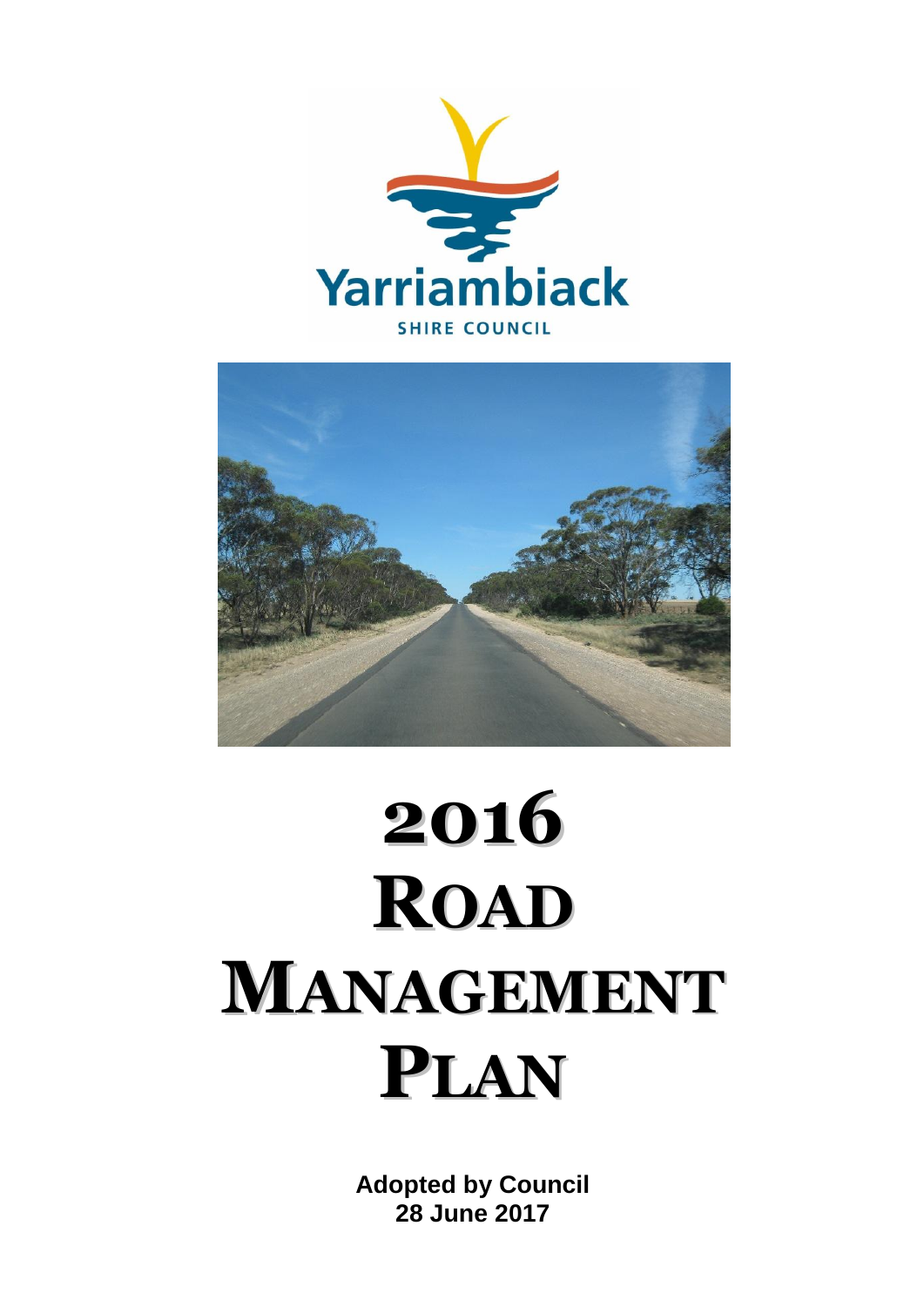## Yarriambiack Shire Council<br>Road Management Plan

| 1            |      |  |
|--------------|------|--|
|              | 1.1  |  |
|              | 1.2  |  |
| $\mathbf{2}$ |      |  |
|              | 2.1  |  |
|              | 2.2  |  |
| $\mathbf{3}$ |      |  |
|              | 3.1  |  |
|              | 3.2  |  |
| 4            |      |  |
| 5            |      |  |
|              | 5.1  |  |
|              | 5.2  |  |
|              | 5.3  |  |
|              | 5.4  |  |
|              | 5.5  |  |
|              | 5.6  |  |
|              | 5.7  |  |
|              | 5.8  |  |
|              | 5.9  |  |
|              | 5.10 |  |
|              | 5.11 |  |
|              | 5.12 |  |
|              | 5.13 |  |
|              | 5.14 |  |
|              | 5.15 |  |
|              | 5.16 |  |
|              | 5.17 |  |
| 6            |      |  |
|              | 6.1  |  |
|              | 6.2  |  |
|              | 6.3  |  |
|              | 6.4  |  |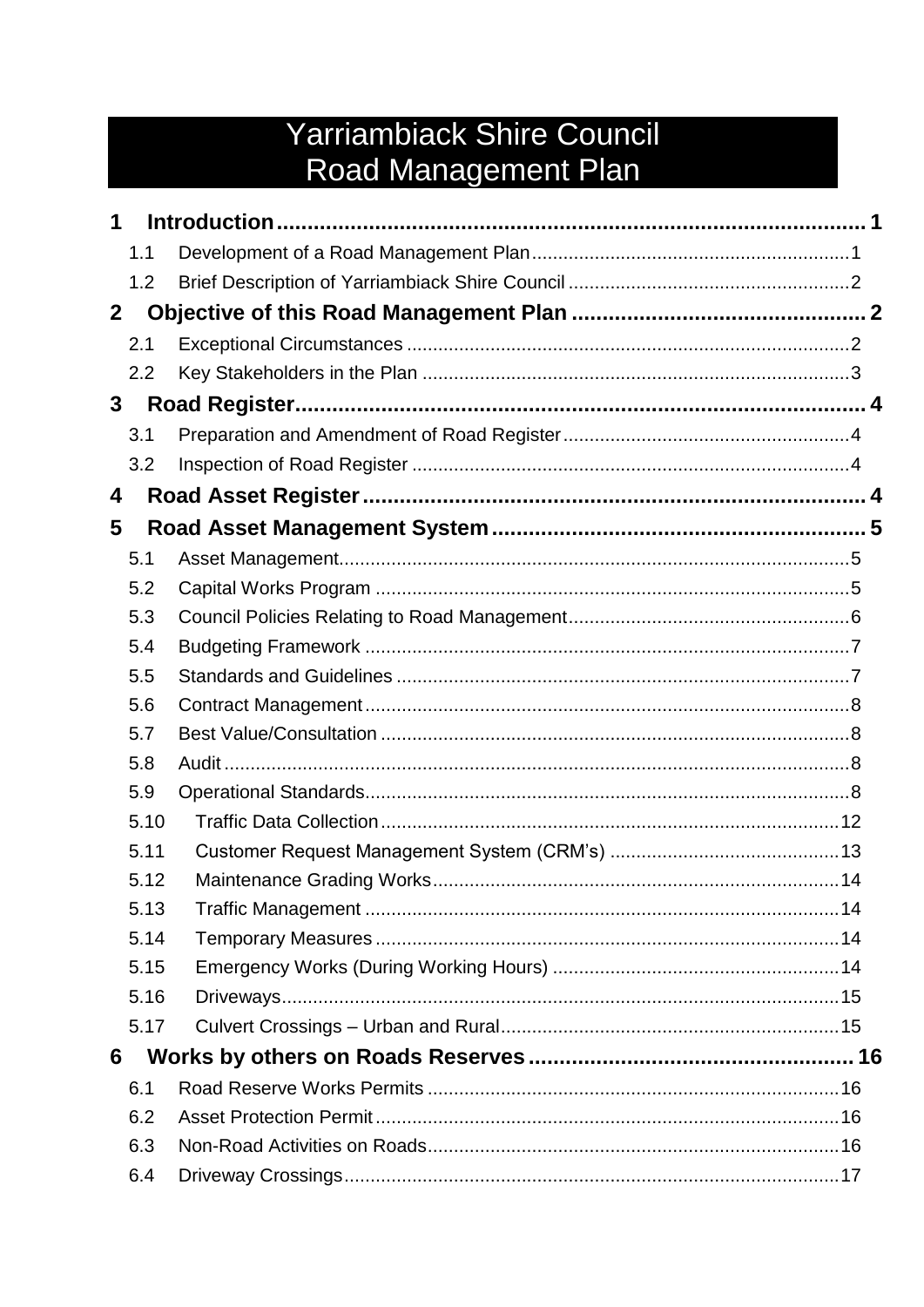| $\mathbf{7}$ | Process for Amendment and Review of Road Management Plan  17 |  |
|--------------|--------------------------------------------------------------|--|
| 7.1          |                                                              |  |
| 7.2          |                                                              |  |
| 8            | Roads within Municipality Which Are Managed By another Road  |  |
| 8.1          |                                                              |  |
| 8.2          |                                                              |  |
| 8.3          |                                                              |  |
| 9            |                                                              |  |
| 9.1          |                                                              |  |
| 9.2          |                                                              |  |
|              |                                                              |  |
|              |                                                              |  |
|              |                                                              |  |
|              |                                                              |  |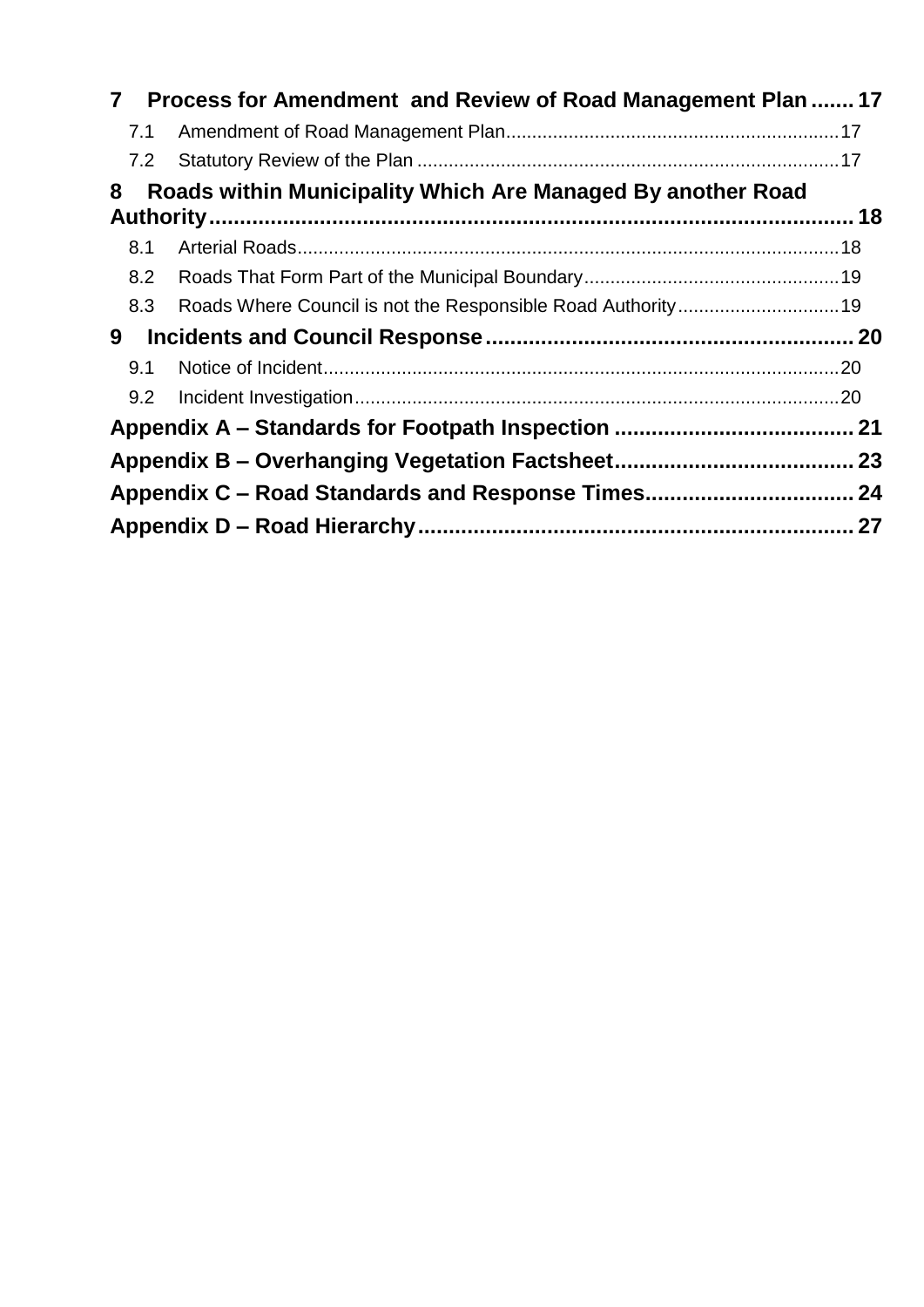## <span id="page-3-0"></span>**1 Introduction**

#### <span id="page-3-1"></span>**1.1 Development of a Road Management Plan**

This Road Management Plan is prepared under the Road Management Act 2004 ("the Act") and the Code of Practice for Road Management Plans.

The purposes of a Road Management Plan under the Act are:-

- "to establish a management system for the road management functions of a road authority which is based on policy and operational objectives and available resources; and
- to set the relevant standard in relation to the discharge of duties in the performance of those road management functions"

Under the Act, the contents of a Road Management Plan:-

- "may set relevant standards or policies in relation to the discharge of duties in the performance of road management functions;
- may include details of the management system that a road authority proposes to implement in the discharge of its duty to inspect, maintain and repair public roads for which the road authority is the coordinating road authority or the responsible road authority;
- may specify the relevant policies and priorities adopted by the road authority;
- must include any matters that a relevant Code of Practice specifies should be included in a road management plan."

This Road Management Plan references the following documents:-

- Yarriambiack Shire Council's Corporate Strategy Plan
- Yarriambiack Shire Council's Road Hierarchy
- Yarriambiack Shire Council's Footpath Hierarchy
- Yarriambiack Shire Council's Road Asset Management Systems (Moloney Software & AssetFinda Software)
- Yarriambiack Shire Council's Five Year Road Capital Works Program
- Yarriambiack Shire Council Footpath Capital Works Program
- Yarriambiack Shire Council's Customer Request Management System
- Yarriambiack Shire Council's Asset Management Policy
- Yarriambiack Shire Council's Road Register
- Yarriambiack Shire Council's Grading Register
- Yarriambiack Shire Council's Rail Crossing Register; Road Management Act Codes of Practice under the Road Management Act; Road Safety Act ; Road Management General Regulations;
- Australian Standard AS1742, Australian Level Crossing Assessment Model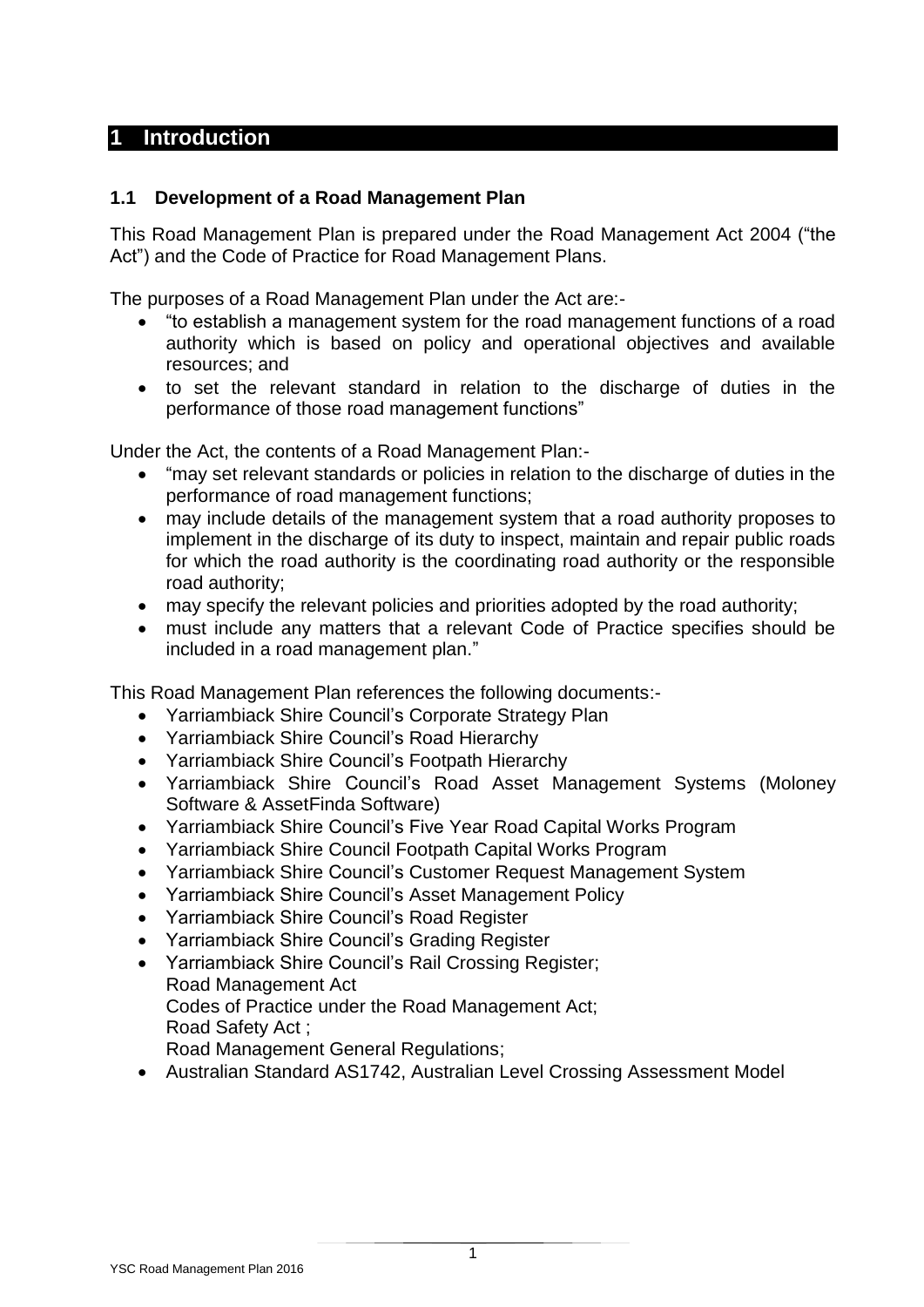#### <span id="page-4-0"></span>**1.2 Brief Description of Yarriambiack Shire Council**

The Yarriambiack Shire covers an area of 7,158 square kilometres in north-west Victoria, with an estimated residential population of 7,090 people.

Warracknabeal is the main service centre of the area, with a catchment pattern that extends from the Wimmera River just north of the Grampians in the south, to the centre of the Mallee in the north. It is complemented by Hopetoun in the north and Minyip, Murtoa and Rupanyup in the south, with another thirteen small towns spread throughout the municipality.

The area is predominantly rural in nature with dry land agriculture being the economic force within the region.

Local road lengths (including streets and lanes) total around 4,753 kilometres, which includes in excess of 1,260 kilometres of gravel roads.

#### <span id="page-4-1"></span>**2 Objective of this Road Management Plan**

The chief objective of this Road Management Plan is to set the standards that the Yarriambiack Shire Council will implement in its road management system in the discharge of its duty in inspections, maintenance and repair of public roads for which it has responsibility and is based on policy, operational objectives and available resources.

The Yarriambiack Shire Council recognises that through its limited financial resources and dependence on levels of funding from both State and Federal Governments, that insufficient resources will be available to achieve a completely satisfactory standard of road construction and maintenance in all cases. However, Council also have a commitment to utilise its available resources in the most efficient and beneficial manner and hence puts forward this Road Management Plan to promote the safety and amenity of the public.

These standards of road construction and maintenance must be balanced against other community and statutory obligations of Council.

This balance will be achieved through Council's Corporate Plan and the budget process of setting priorities for Council expenditure within available resources and other elements noted in the Road Management Plan.

#### <span id="page-4-2"></span>**2.1 Exceptional Circumstances**

Council will make every effort to meet its commitments under its Road Management Plan (RMP).

However, there may be situations or circumstances that affect Council's business activities to the extent that it cannot deliver on the service levels of the RMP. These include but are not limited to: natural disasters, such as fires, floods, or storms, or a prolonged labour or resource shortage due to a need to commit or redeploy Council staff and/or equipment elsewhere.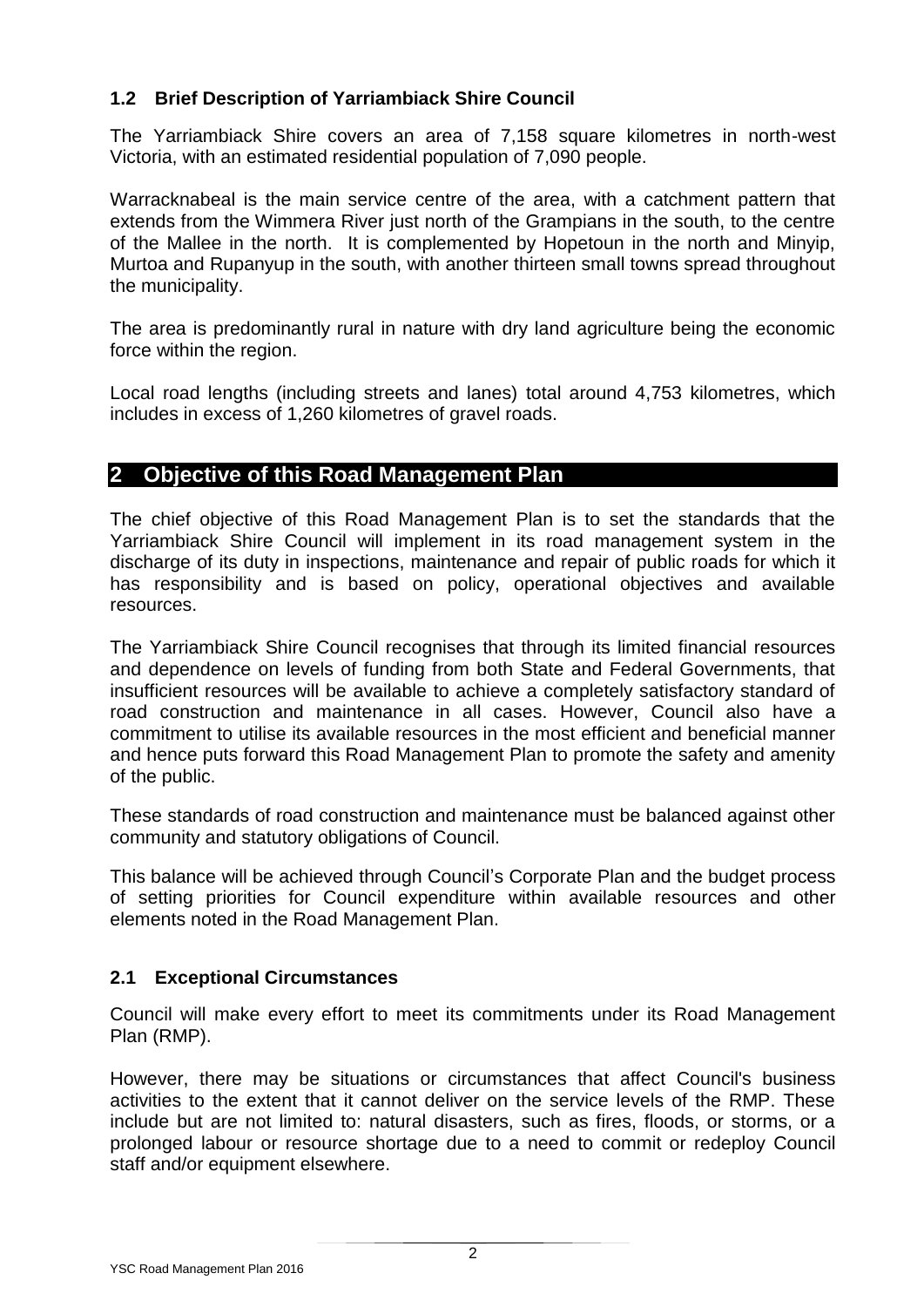In the event that the Chief Executive Officer (CEO) of Council has considered the impact of such an event on the limited financial resources of Council and its other conflicting priorities and determined that the RMP cannot be met, then pursuant to Section 83 of the Wrongs Act, the CEO will write to Council's Officer in charge of its Plan and inform them that some, or all of the timeframes and responses in Council's RMP are to be suspended.

Once the scope of the event/s have been determined and the resources committed to the event response have been identified, then there will be an ongoing consultation between Council's CEO and Council's Officer responsible for the RMP, to determine which parts of Council's Plan are to be reactivated and when.

Council statements to residents about the suspension or reduction of the services under the RMP will include reference to how the work that will be done has been prioritised and the period for which it is likely to be affected.

#### <span id="page-5-0"></span>**2.2 Key Stakeholders in the Plan**

Key stakeholders include:

- The community in general (for recreation, sport, leisure & business);
- Pedestrians;
- Users of a range of miscellaneous smaller and generally lightweight vehicles such as pedal cyclists, motorised buggies, wheelchairs, prams, etc;
- Vehicle users using motorised vehicles such as trucks, buses, commercial vehicles, cars and motor cyclists;
- Emergency agencies (Police, Fire, Ambulance, VicSES);
- Traffic and transportation managers;
- Managers of the asset that is the road network:
- Construction and maintenance personnel who build and maintain asset components;
- Utility agencies that utilise the road reserve for their infrastructure (water, sewerage, gas, electricity, telecommunications);
- Council as custodian of the asset;
- Relevant Road / Rail Authorities:
- State and Federal Governments that periodically provide support funding to assist with management of the network.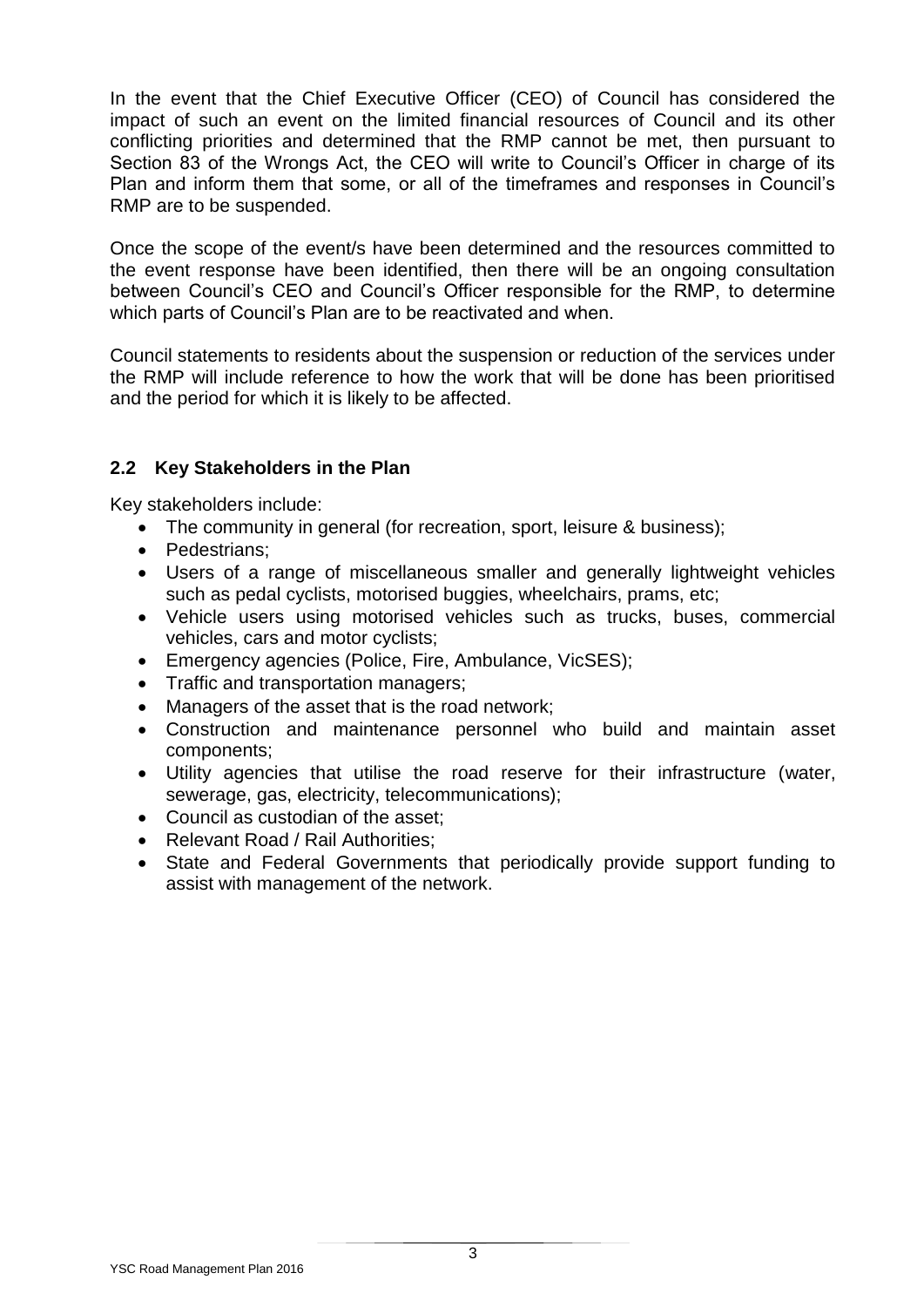## <span id="page-6-0"></span>**3 Road Register**

#### <span id="page-6-1"></span>**3.1 Preparation and Amendment of Road Register**

The Yarriambiack Shire Council has compiled a register of public roads for which it is responsible. The definition of a public road is found in Section 17 of the Road Management Act.

The Road Register lists roads adopted by the Yarriambiack Shire as their responsibility as part of this Road Management Plan. It nominates roads which Council actively manage but excludes unformed tracks on public land, roads which are not developed for public use and private driveways on road reserves that provide access to land adjoining a road.

*The register is called the "Yarriambiack Shire Council Road Register for Local Roads and Streets".*

This register has been compiled in accordance with Schedule 1 of the Road Management Act and may be amended from time to time by resolution of Council.

#### <span id="page-6-2"></span>**3.2 Inspection of Road Register**

The Yarriambiack Shire Council's Road Register is available for inspection by members of the public free of charge during normal office hours at the Municipal Office in Warracknabeal, the service centre at Gateway BEET, Hopetoun or on Council's website.

#### <span id="page-6-3"></span>**4 Road Asset Register**

The Yarriambiack Shire Council has compiled a Road Asset Register for roads for which it is responsible, the Road Asset Register records assets on public roads for which Council is responsible.

The Road Asset Register is part of Council's Asset Management software being the Moloney Asset Management System and AssetFinda.

It records the location, type of road infrastructure, condition rating and configuration of each section of road, footpath, bridge, kerb and channel and street furniture, including seats, bins, bike racks, traffic islands and other miscellaneous items. This register also has a history of the various assets (where available) and notes additions, deletions and changes to assets over time.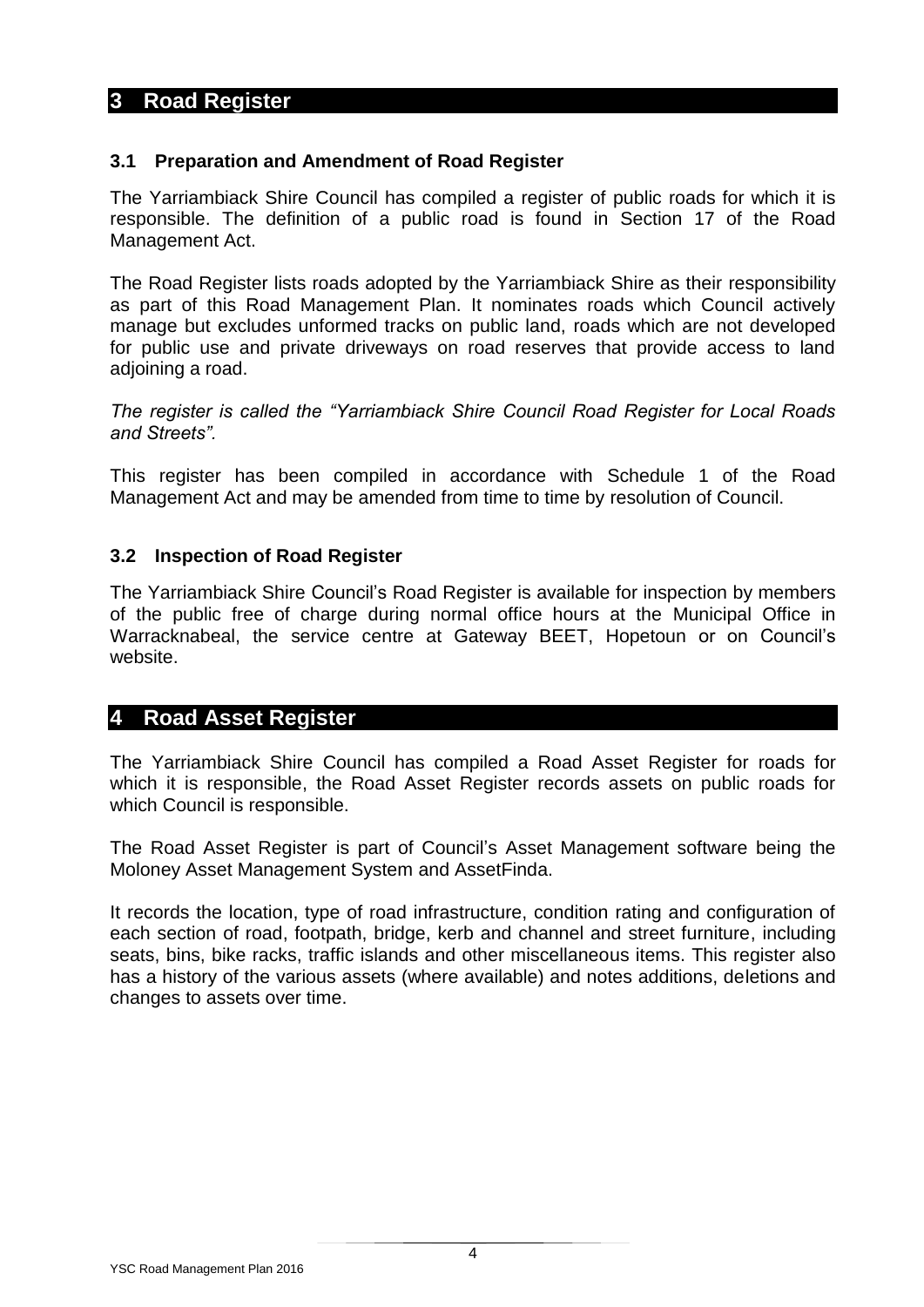## <span id="page-7-0"></span>**5 Road Asset Management System**

Council's Road Asset Management System is in place to ensure that Council's assets are maintained in a reasonable standard subject to available resources. It uses strategies, systems and inspections to enable rehabilitation and renewal of the infrastructure to be carried out in a logical prioritised manner which addresses the needs of the stakeholders of the Road Management Plan, where practical.

#### <span id="page-7-1"></span>**5.1 Asset Management**

The Yarriambiack Shire Council uses AssetFinda and the Moloney Asset Management System for Asset Management.

In these systems, all gravel and sealed roads are inspected yearly and given a condition rating as to their serviceability and structural integrity.

Data and reports from Councils asset management systems are utilised when capital works programs are formulated. Other factors which may be taken into account are inspections by officers, public safety, public amenity, environmental factors, available resources, traffic levels and types, road and footpath hierarchy, alternative sources of funding and policies of Council.

Council endeavours to manage its assets under the guidance of the Yarriambiack Shire Council Asset Management Policy (a copy of which can be obtained upon request).

#### <span id="page-7-2"></span>**5.2 Capital Works Program**

Each year Council develop Capital Works Programs for roads and footpaths. The programs may consist of rehabilitation, construction works or both.

The factors listed in 5.1 may be considered as well as any other matters deemed relevant at the time.

#### 5.2.1 Rehabilitation of Sealed Roads

Council recognises that much of its sealed road network is coming towards the end of its useful life and that generally depreciation of assets, particularly roads, outstrips the funds available for renewal or capital works in this area. Council considers reports from Council's Assets Engineer including data from the Asset Management System which quantifies annual warrants for expenditure in this area.

#### 5.2.2 Maintenance Resealing of Sealed Roads

Council will endeavour to carry out periodic resealing of local roads at a frequency that maintains the road pavement in an appropriate condition in a cost effective manner.

Detailed condition inspections of all sealed roads are carried out by Council's Assets Engineer, or nominated representative, for all sealed assets yearly . Data from these inspections is used to formulate reseal programs for the future.

The Technical Services Department uses the modelling facility within the Asset Management software to predict ongoing budget requirements in future years. The modelling facility within the Asset Management System is used in conjunction with data from the condition inspections to predict future budget requirements for resealing of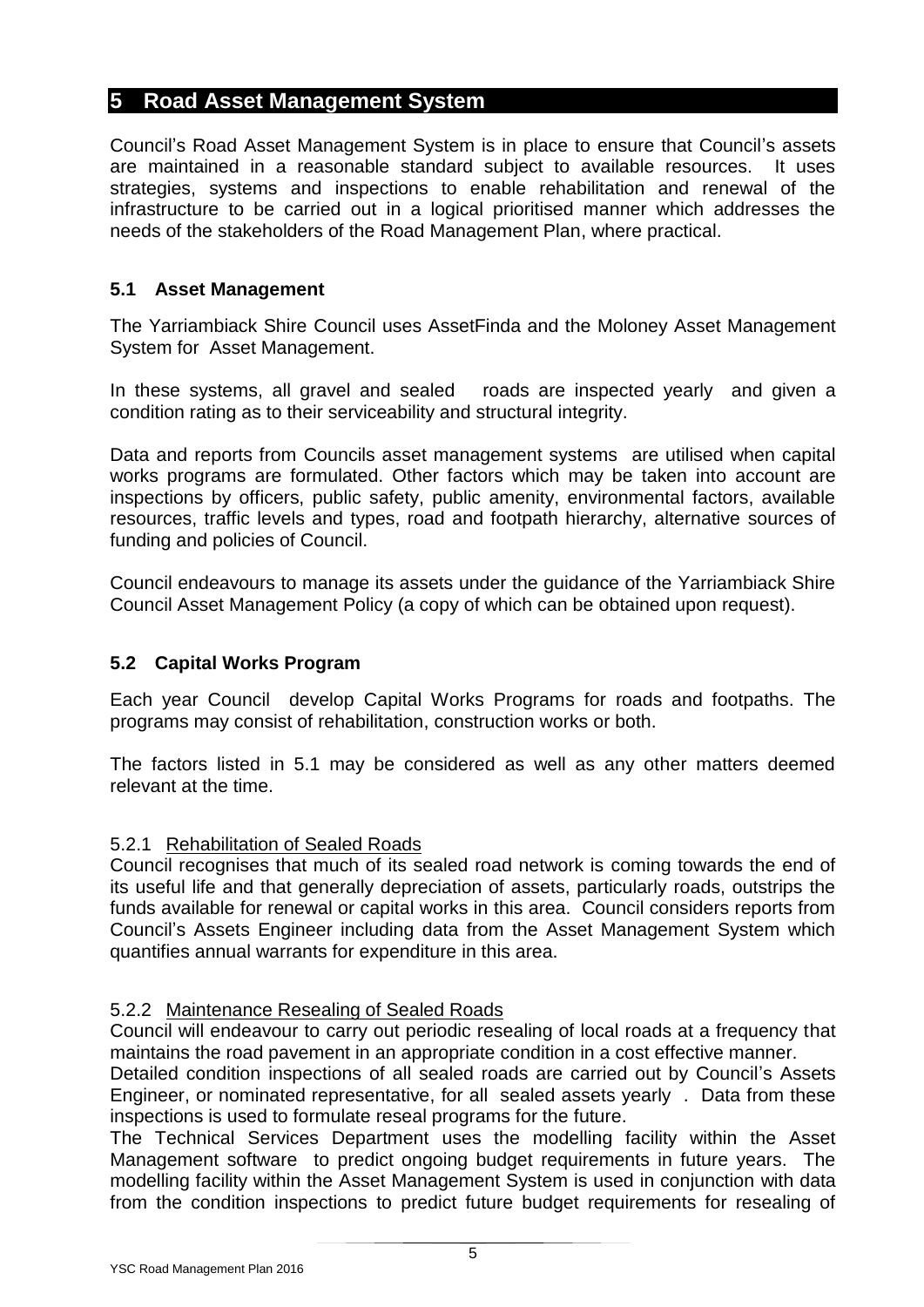bitumen roads. The average life of a bituminous seal before being resealed is approximately 15 years. Council nominates expenditure for this program after consideration of these and all other matters as part of the annual budget process.

#### 5.2.3 Gravel Road Resheeting

The gravel roads in this Municipality are constructed from a number of different pavement materials. Those used most frequently are:-

- 1. **Limestone** from local pits this is used generally in the northern parts of the Shire.
- 2. **Sandstone** from local pits this is used widely throughout the central areas of the Shire. Most of what is used comes from Council operated pits with small quantities coming from sources outside the Shire.
- 3. **Imported Gravel**  this material originates from private pits located in Wedderburn, Stawell, GreGre or St Arnaud. It has been widely used on roads in the southern part of the Shire.

The life of a gravel road between resheets is influenced by many factors, including:-

- The depth of gravel placed on road
- Quality of gravel
- Roadside vegetation
- Traffic volume and type of traffic
- Quality and quantity of maintenance carried out
- Climatic conditions

The quality of material from the local limestone pits and sandstone pits can vary greatly, even for material supplied from the same pit.

Based on the current construction and maintenance practices used by the Yarriambiack Shire Council, the average lifespan of a gravel resheet is approximately 15 years.

Condition inspections of gravel roads are carried out yearly, these inspections are in addition to the Safety/Defect Inspections outlined in clause 5.5.2. Data from these inspections together with additional information derived from the asset management software is used to formulate annual gravel resheet programs. Supplementary inspections may occur on roads that have been the subject of a request or complaint.

The modelling facility within Council's asset management software is used in conjunction with data from the condition inspections to predict future budget requirements for gravel road resheeting. Council nominates expenditure for this program after consideration of these and all other matters as part of the annual budget process.

#### <span id="page-8-0"></span>**5.3 Council Policies Relating to Road Management**

Council has a number of road and footpath based policies which give Council and its Officers direction in the maintenance and construction of assets. The policies have been put in place to ensure consistency of decision making and to enable financial and physical resources to be allocated to the correct areas. The policies listed below form part of this Road Management Plan:-

- School Bus Routes Policy
- Access to Rural Properties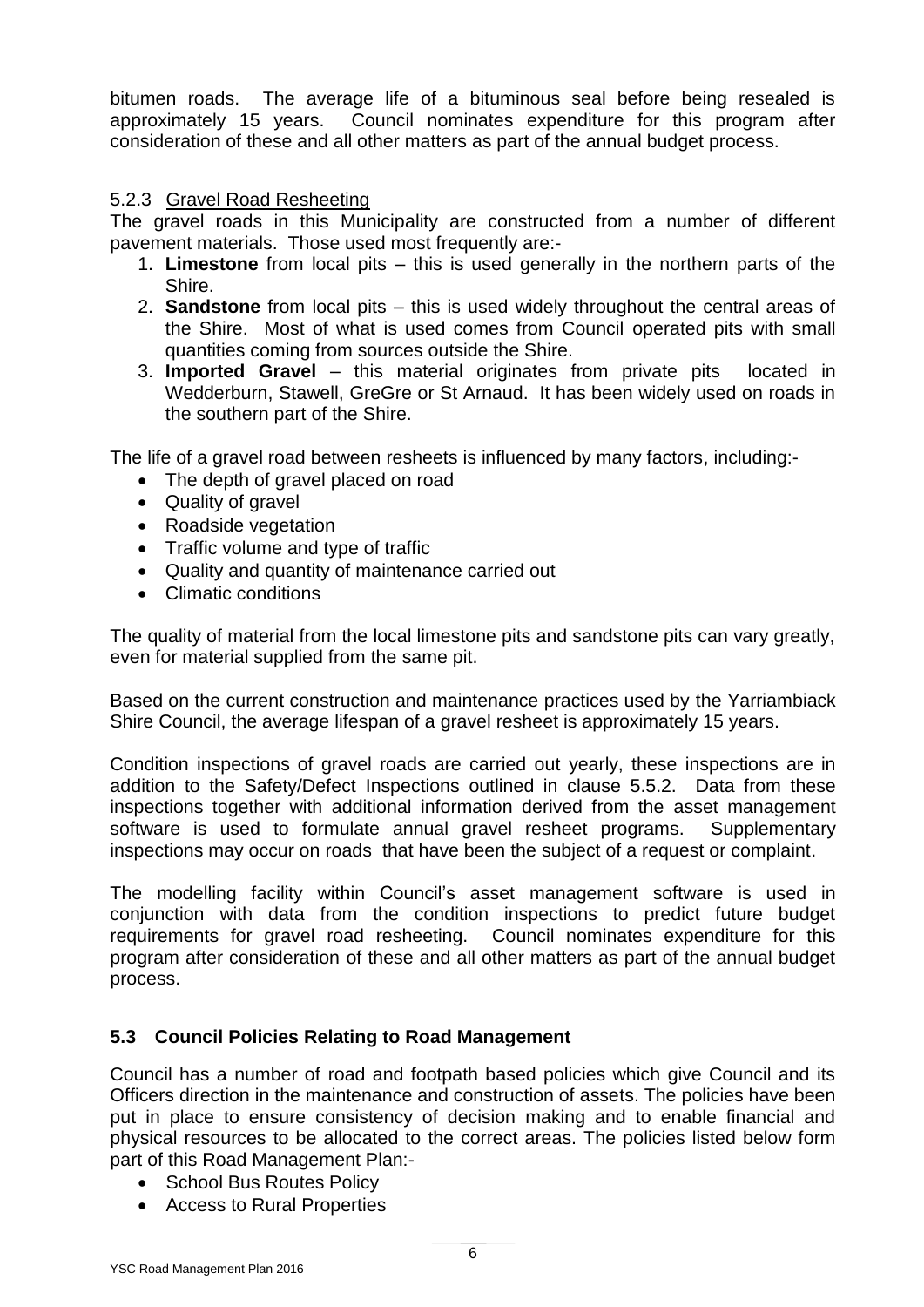- Evaluation of Sealed Roads Policy
- Road Hierarchy
- Municipal Fire Management Plan
- Roadside Slashing/Spraying Policy
- Footpath Hierarchy

These policies may be amended by Council from time to time.

#### <span id="page-9-0"></span>**5.4 Budgeting Framework**

Council generally adopts its financial budget by the end of August each year and endeavours to dedicate expenditure in accordance with the Road Management Plan, policies named within it, corporate goals and Council's Asset Management System, within financial constraints. Council operates a five year financial plan.

#### <span id="page-9-1"></span>**5.5 Standards and Guidelines**

#### 5.5.1 Road Standards

Council has adopted a Road Hierarchy which nominates roads in accordance with their function and usage.

The "Classifications for Road Hierarchy" spreadsheet within the Yarriambiack Shire Council Road Hierarchy, lists the desirable construction standards. The Asset Management System lists the current surface type, width, road classification and condition rating. Where a section of a road is nominated for rehabilitation or construction, the target construction standards as listed in the "Classifications for Road Hierarchy" spreadsheet shall become the minimum standard for that segment.

However, if the current standard is less than the "desirable construction standard", the current standard is deemed to be acceptable until that section of road has upgrading construction works completed on it.

#### 5.5.2 Safety/Defect Inspection Frequency

Council has nominated inspection frequencies for the various categories of roads nominated within the Road Hierarchy, which it has deemed achievable within its current financial constraints. Council understands that resourcing an increased inspection frequency would divert operational expenditure away from rectifying works outside intervention levels and hence would become counter productive. Therefore inspection intervals for each category of road can be found in the "Classifications for Road Hierarchy" spreadsheet (Appendix D).

If particular categories of road are deemed to not require inspections, this process was deemed to be economically unviable for these low usage categories. For roads of this category, Council will rely upon random supervisor or staff inspections and notification by members of the public. Similarly, for road classifications upon which inspections are undertaken, random inspections and notification by members of the public shall be relied upon in between formal inspections. Council's "Customer Request Management System" is outlined in section 5.11 of this Road Management Plan.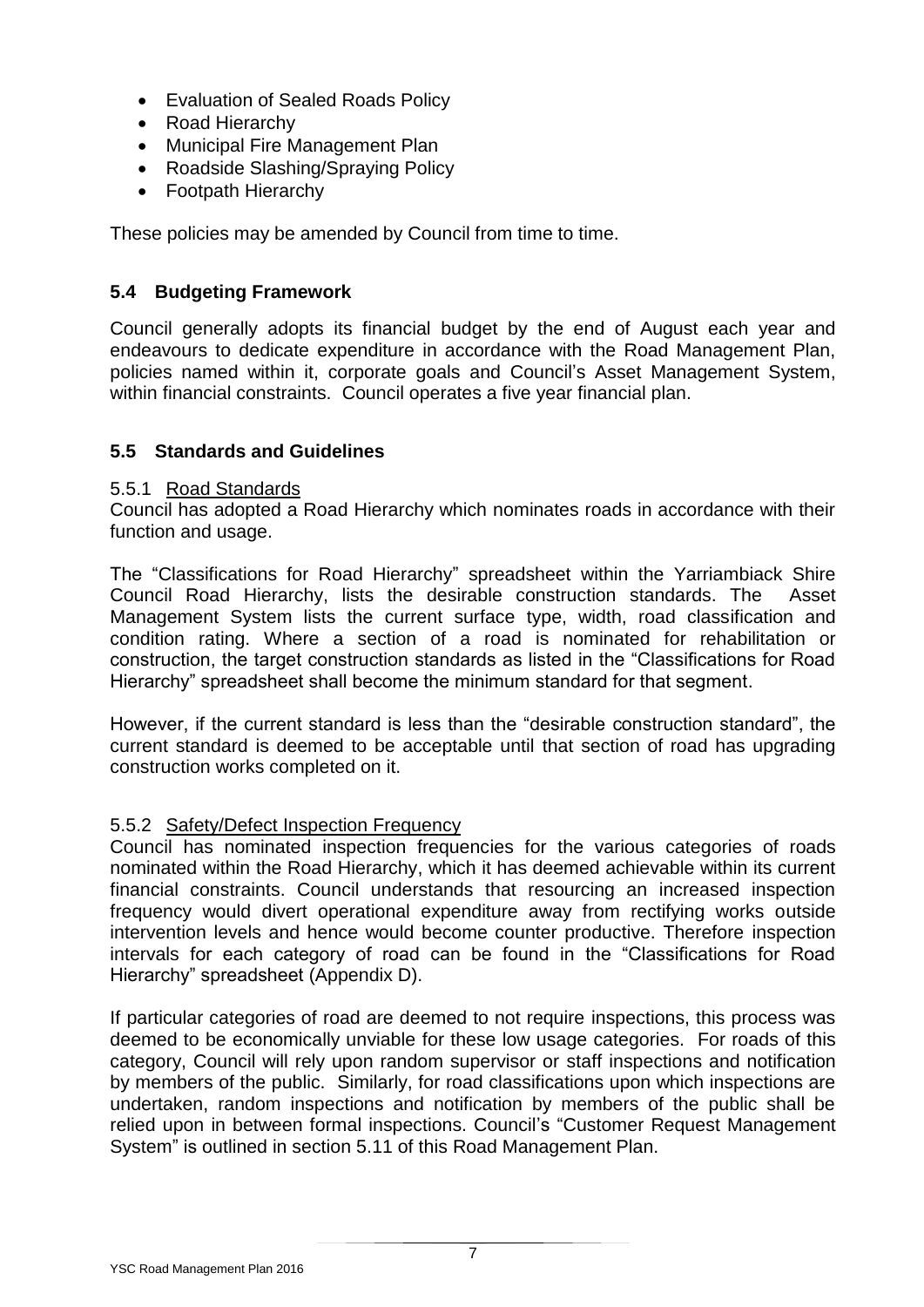#### 5.5.3 Guidance and Policy

Councillors, officers and staff are to be guided by the contents of this Road Management Plan and all policies and documents listed within, when consideration is undertaken for road and footpath maintenance and construction systems.

Council understands the importance of individual Asset Management Plans (AMP's) and has developed AMP's for the asset categories of roads and footpaths. The AMP for roads incorporates bridges, major culverts, kerb and channel.

#### 5.5.4 Gaps in Asset Performance

Prior to the setting of the annual budget, Council shall be made aware of any gaps in asset performance identified through the analysis of asset condition survey results and asset performance targets. This is currently done in respect to the rehabilitation categories of Gravel Road Resheeting and Sealed Road Reseals. The asset renewal gap for roads in general will be provided to Council annually.

#### <span id="page-10-0"></span>**5.6 Contract Management**

Council's Tendering Policy & Procedures Manual was reviewed in April 2009 to ensure quality assured contract specifications and contract administration arrangements exist for delivering routine maintenance, periodic maintenance and rehabilitation works to supplement Council's day labour staff where applicable, or to undertake other projects on Council's road network.

#### <span id="page-10-1"></span>**5.7 Best Value/Consultation**

Council will comply with Best Value Victoria Legislation and hence will consult with the community with respect to their needs and requirements for the asset categories of roads and footpaths. Submissions made during consultation shall be taken into account by Council when carrying out the functions of the Road Management Plan.

#### <span id="page-10-2"></span>**5.8 Audit**

Council has an Internal Audit Committee. The Internal Audit Committee may audit system elements of the Road Management Plan. An annual audit of system elements of this Road Management Plan shall be undertaken by Council's Asset Engineer.

#### <span id="page-10-3"></span>**5.9 Operational Standards**

#### 5.9.1 Asset Condition Surveys

Asset condition surveys are conducted each year for the following asset categories:-

- **Sealed roads** All roads
- **Gravel roads** All roads
- **Footpaths** Category 1 footpaths every year, Category 2 footpaths every two years & Category 3 footpaths upon request
- **Kerb and channel** inspected on a three yearly interval
- **Street furniture** inspected on a three yearly interval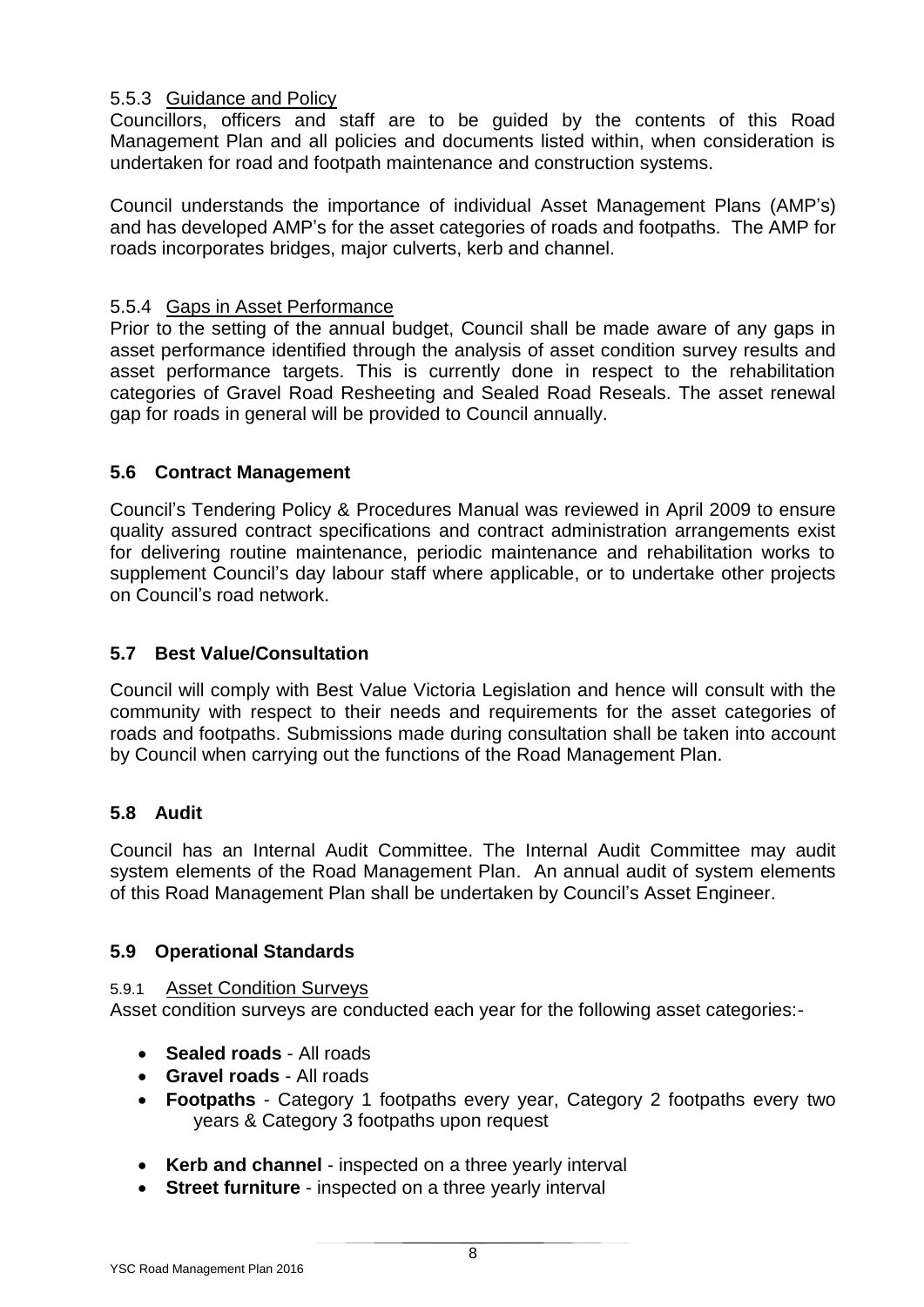**Bridges and culverts** – Major culverts 5 yearly & Minor culverts yearly . Level 2 inspections are conducted by an external contractor every five years.

The surveys measure the condition of the asset with respect to various individual elements. The data is entered into Council's asset management software, with the software being used to examine medium to long term trends and not as a day to day maintenance management tool. The software system is used on an annual basis to assist in budget formulation for the capital items of:-

- Sealed road rehabilitation
- Gravel road resheeting
- Sealed road resealing (periodic maintenance)
- Footpaths
- Bridges & Culverts

#### 5.9.2 Regular Safety/Defect Inspections - Roads

Regular maintenance inspections will be undertaken of various categories of road in accordance with the "Classifications for Road Hierarchy" spreadsheet within the Road Hierarchy, (a copy of this spreadsheet can be viewed at Appendix D). Records of such inspections shall be retained by Council, with the inspection data being entered into the asset management system.

Some categories of road do not require regular inspections, in these instances, Council will rely upon the Customer Request Management System (CRM's) (see section 5.11).

It is recognised by Council that appropriate resources may not always be available to ensure that all roads are of a suitable standard at all times.

#### 5.9.3 Regular Maintenance Inspections – Footpaths

Council's Footpath Hierarchy classifies each footpath in the municipality into one of three classifications dependent upon its use and function. These footpaths will receive inspections in accordance with the following:-

| Category | <b>Inspection Frequency</b> | Standards / Intervention Level |
|----------|-----------------------------|--------------------------------|
|          | 12 monthly                  | As per Appendix A              |
|          | 2 yearly                    | As per Appendix A              |
|          | No regular inspection       |                                |

The inspections data is recorded and retained by Council, with a works program developed from the data and passed on to the works area for completion. Works will be undertaken according to urgency and prioritisation, as it is recognised resources may not be available to ensure all footpaths are of a suitable standard at all times. Works completed as part of this program will be noted by Works Supervisors and returned to Council's Technical Services Department for retention.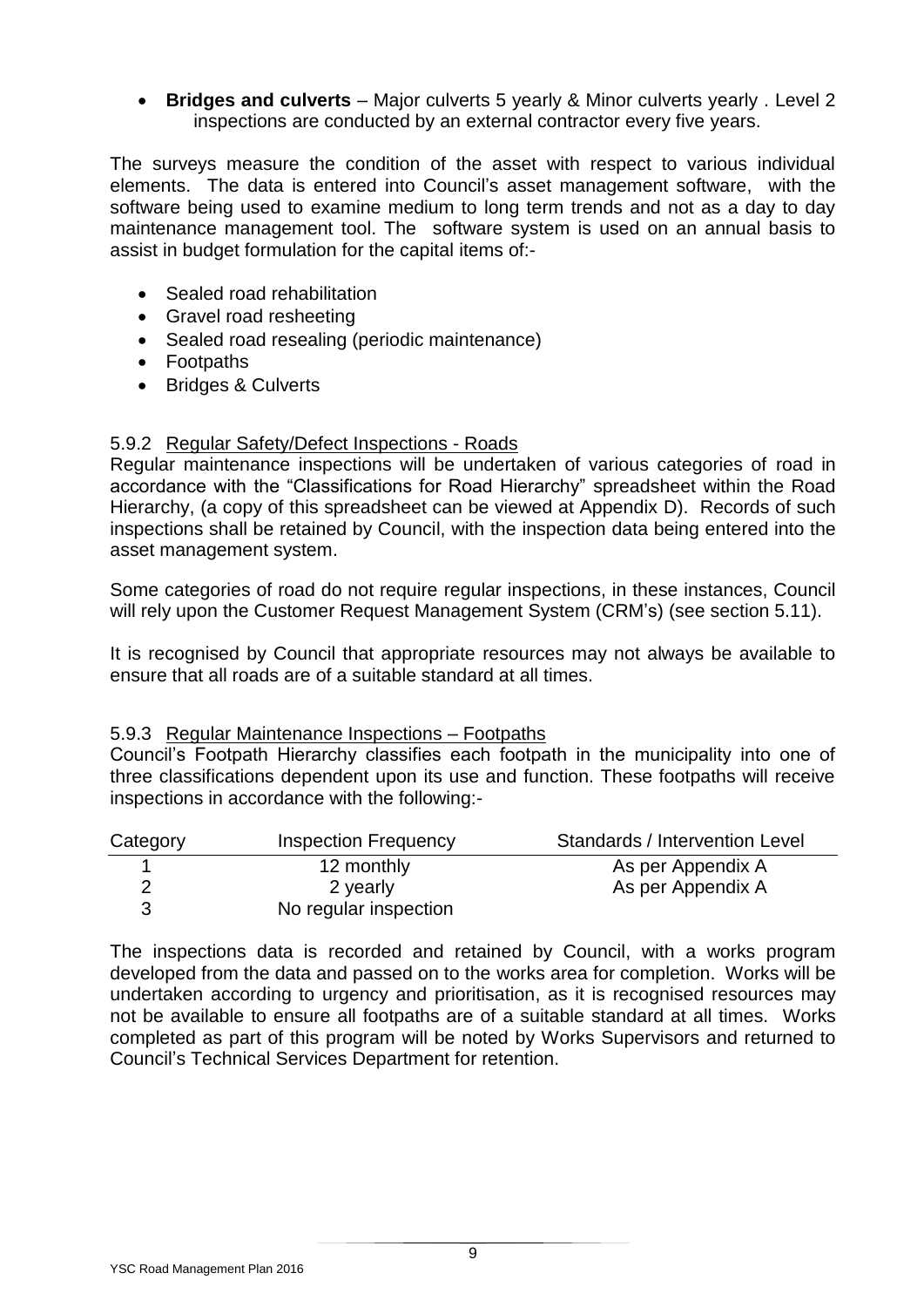#### 5.9.4 Regular Maintenance Inspections – Bridges and Major Culverts

Condition inspections are carried out on major culverts five yearly; minor culverts yearly, with Level 2 inspections being conducted by an external contractor every five years. A Maintenance program may be developed from this regime with works to be carried out when resources permit.

Inspections performed outside of these time-frames will be carried out if notification is received from a member of the public that there is an issue with a culvert.

Council's Technical Service Department maintains an inventory of bridges and culverts.

#### 5.9.5 Regular Maintenance Inspections – Rail Crossings

Regular maintenance inspections are carried out on all rail crossings in accordance with maintenance requirements under Australian Standard AS1742, Australian Level Crossing Assessment Model (ALCAM) guidelines and the relevant method of risk assessment associated therewith, as well as the Level Crossing Safety Improvement Programs requirements, in conjunction with the appropriate rail authority.

A works program is developed from the data and passed on to the works area. Works will be undertaken according to urgency and prioritisation, as it is recognised resources may not be available to ensure all crossings are of a suitable standard at all times. Works completed as part of this program will be noted by Works Supervisors and returned to Council's Technical Services Department for record retention.

Primary control of road rail crossings rests with the appropriate rail authority.

It is Council's responsibility to provide input into the Level Crossing Safety Improvement Program as well as maintaining road infrastructure associated with crossings and are jointly responsible for reducing risks at railway crossings.

Where there are maintenance demarcation agreements defining limits of responsibility on municipal roads between the Yarriambiack Shire Council, other road authorities, public authorities, or any private organisation, the schedule of roads affected will be listed in the Rail Crossing Register.

Details of these agreements are set out in the Rail Crossing Register.

Formal written agreements will be entered in to with the following stakeholders:-

ARTC (Australian Rail Track Corporation); VicTrack; V/Line; VicRoads.

An inventory of all rail crossings which Council maintains and inspects is listed in the Rail Crossing Register.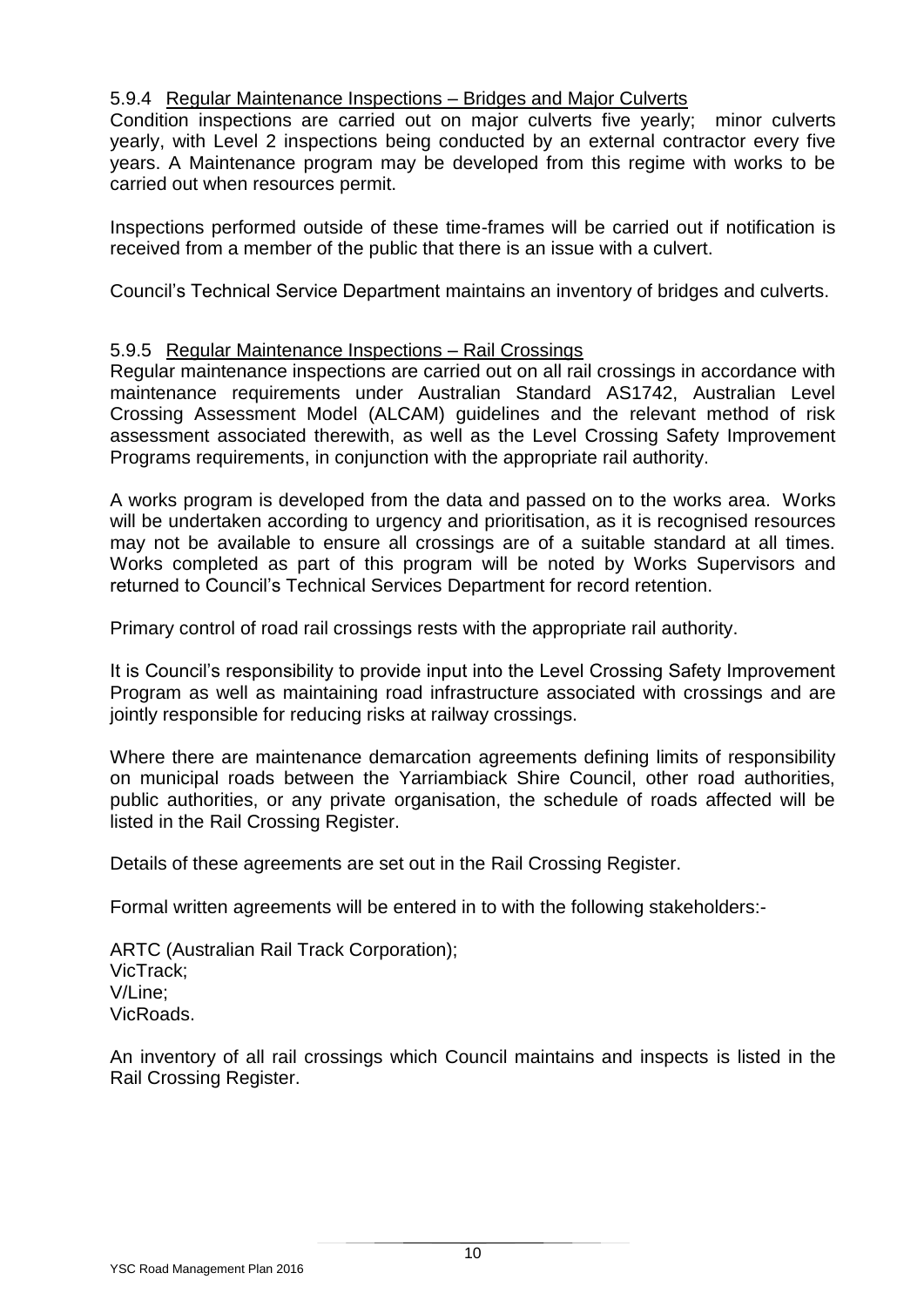#### 5.9.6 Maintenance Standards – Roads

Council has determined standards and intervention levels for maintenance and these are nominated in Appendix C. Council also believes that they have a duty to inspect roads and ensure safety for the road user, within available resources. Council also understands that the road user has a duty to drive safely having regard to the road, weather and traffic conditions and to avoid unreasonable risks to themselves and other road users. (For further information with respect to the "Obligations of Road Users" refer to Section 17A of the Road Safety Act ).

Hence, Council has elected to have road inspections carried out by an employee of Council with the focus being to conduct the survey with the safety of road users in mind.

The following items will be considered with respect to the safety of the road user during the survey, other items may also be taken into account and listed at the time of the survey. Nominated standards for some of these items are listed in a table in Appendix C – Road Standards and Response Times.

| <b>Existing Surface of Road</b> |                                |                                |  |  |  |  |
|---------------------------------|--------------------------------|--------------------------------|--|--|--|--|
| <b>Sealed</b>                   | <b>Gravel</b>                  | <b>Earth</b>                   |  |  |  |  |
| <b>Potholes</b>                 | <b>Potholes</b>                | <b>Potholes</b>                |  |  |  |  |
| <b>Edge Breaks</b>              | <b>Requirement for Grading</b> | <b>Requirement for Grading</b> |  |  |  |  |
| <b>Shoulder Condition</b>       | <b>Shoulder Condition</b>      | <b>Shoulder Condition</b>      |  |  |  |  |
| <b>Failed Pavement</b>          | <b>Roadside Trees</b>          | <b>Roadside Trees</b>          |  |  |  |  |
| Rutting                         | Signs                          | Signs                          |  |  |  |  |
| Heaving                         | <b>Delineators</b>             | <b>Delineators</b>             |  |  |  |  |
| Roadside Grass                  | <b>Culvert Crossings</b>       | <b>Culvert Crossings</b>       |  |  |  |  |
| <b>Roadside Trees</b>           | Drainage                       | Drainage                       |  |  |  |  |
| Signs                           | Rutting                        | Rutting                        |  |  |  |  |
| <b>Delineators</b>              | Corrugations                   | Corrugations                   |  |  |  |  |
| Drainage                        |                                |                                |  |  |  |  |
| <b>Culvert Crossings</b>        |                                |                                |  |  |  |  |

#### **List of Road Elements to be Considered during Inspection:-**

#### 5.9.7 Night Inspections

Night inspections of all sealed roads (regardless of category), under Council control shall be undertaken at two yearly intervals mainly to ascertain the reflectivity of signage and delineation devices.

#### 5.9.8 Maintenance Standards – Footpaths

The standards upon which regular footpath inspections are conducted are shown in Appendix A.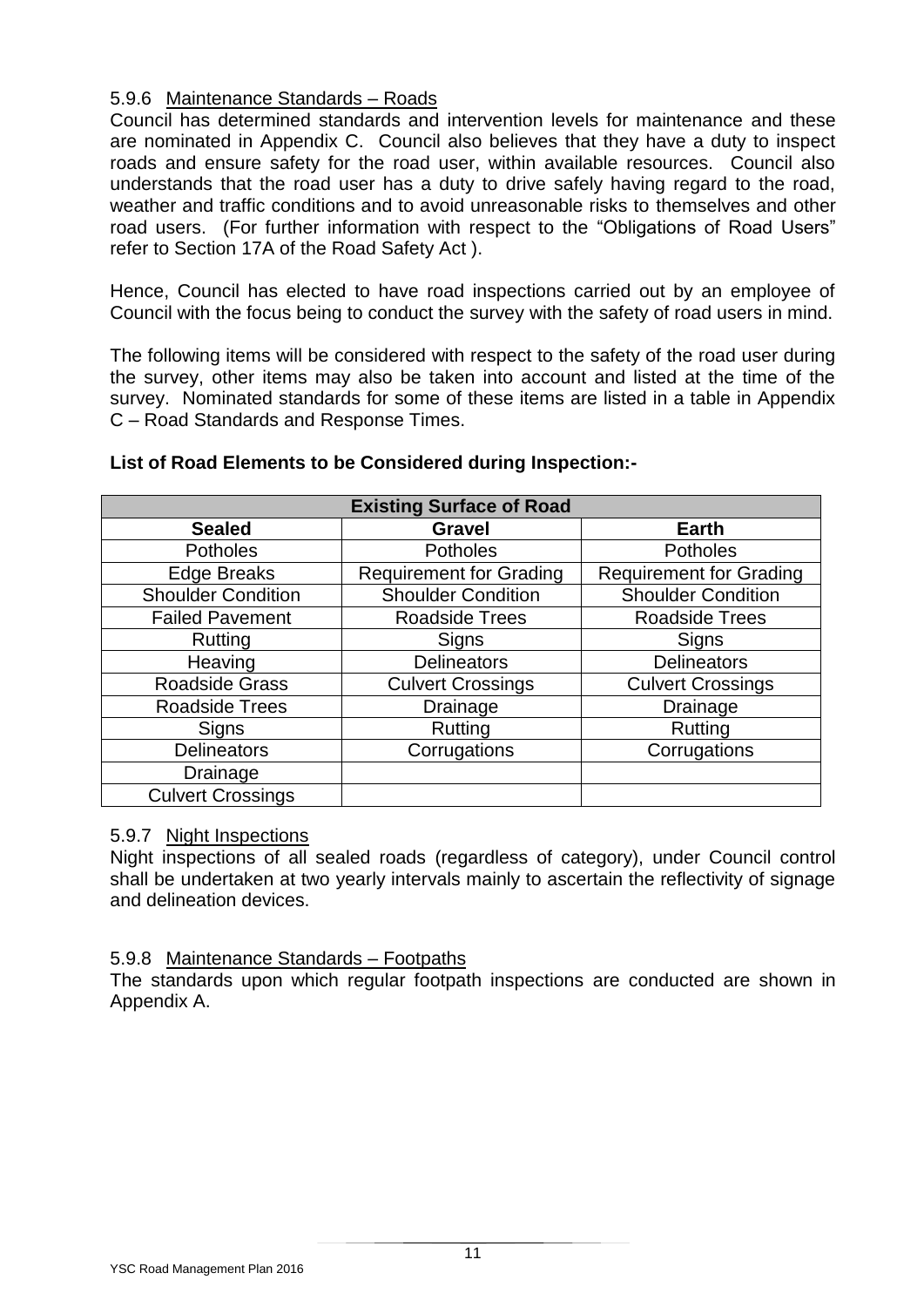#### <span id="page-14-0"></span>**5.10 Traffic Data Collection**

Council regularly undertakes traffic data collection on its road network to assist in the development of the Road Hierarchy, for input into capital works decision making, to assist in pavement design, to highlight possible safety problems and generally to assist in the implementation of the Road Management Plan. .

The vehicle classifier used collects data that is downloaded to a computer for analysis.

Reports can be generated providing details on:-

- Number of vehicles
- Class of vehicles
- Speed of vehicles

Reports can provide traffic data on a daily basis or hourly basis.

Generally the data collected by Council covers a minimum period of seven days at each site. After analysis the following data from each site is recorded in a spreadsheet: and is mapped using a GIS software program:-

- Maximum daily vehicle count
- Average vehicle count on a weekday (Monday-Friday)
- Percentage heavy vehicles (weekday)
- Average vehicle count on a weekend day (Saturday-Sunday)
- Percentage heavy vehicles (weekend day)
- Average vehicle count all days
- Percentage heavy vehicles all days.

Heavy vehicles are determined by axle groupings in line with Austroads Vehicle Classification System)

The data from each count is retained in a computer file and is available for further more detailed analysis if required.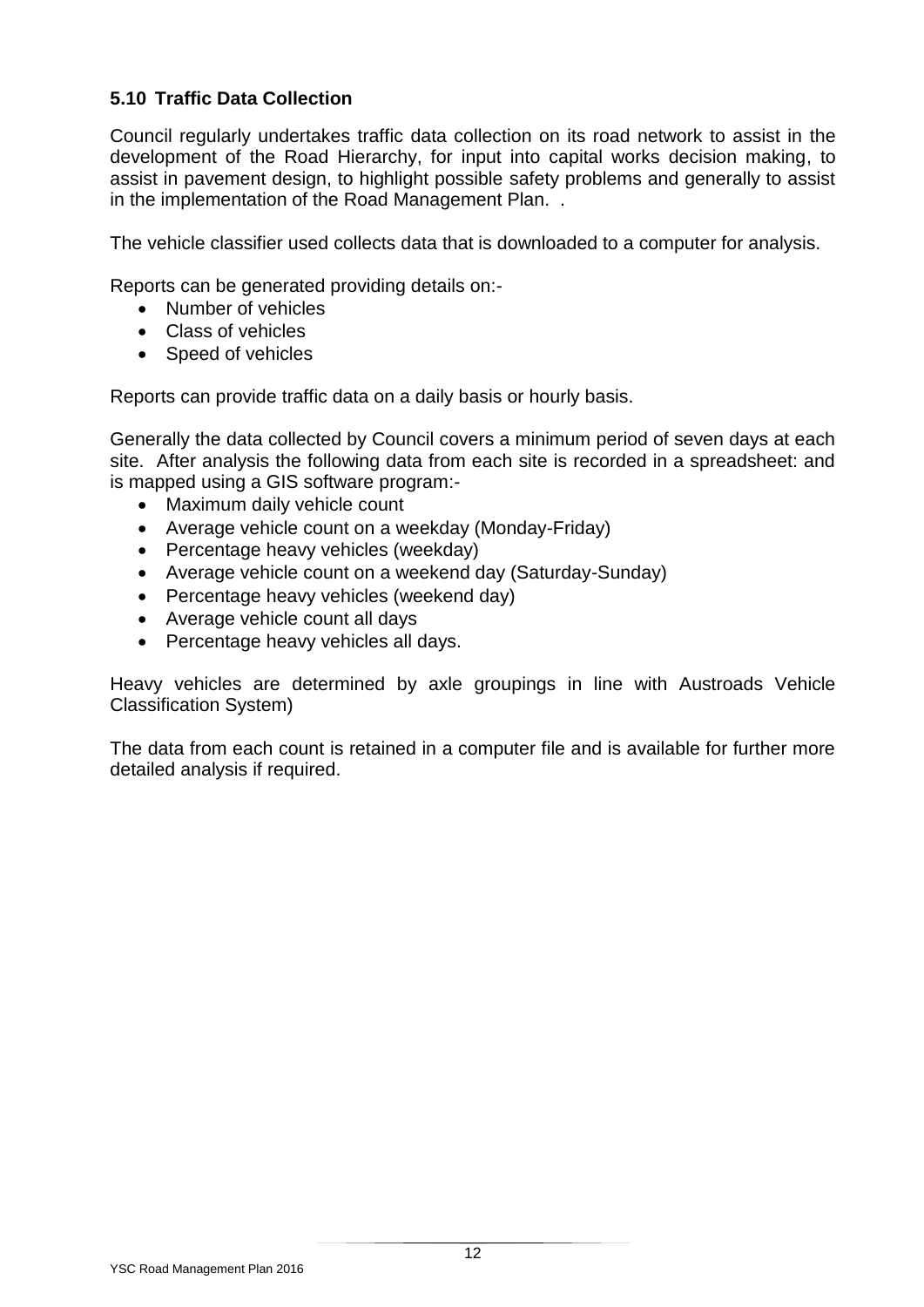#### <span id="page-15-0"></span>**5.11 Customer Request Management System (CRM's)**

Yarriambiack Shire Council's Customer Request Management System (CRM) is a computerised tracking system used to monitor requests or complaints which are received for roads, streets and footpaths and also other areas of Council responsibility.

These notifications are useful as no formal inspection regime exists for some categories of roads and footpaths as detailed in sections 5.9.2 and 5.9.3. Also, in between scheduled safety/defect inspections as outlined earlier in this Road Management Plan, Council again relies on notification by members of the public should a safety concern arise.

Requests or complaints which require inspection or works to be carried out are lodged via the CRM system.

When a new request is submitted, the contact and location details are entered and the user is prompted to categorise the request from the relevant category.

Service standards are identified in advance against each type of enquiry that might be received, the Action Officer determines whether the request is considered urgent or not. Other service standards include:-

The target days to complete the action; Any acknowledgment, interim and final responses; and Procedural information.

Requests are monitored by Action Officers who receive the request electronically via email notification. The Action Officers are then required to finalise requests when complete.

The system maintains an electronic journal of all actions taken in relation to requests. It can send reminders to officers when targets are close. When targets are not achieved notices are sent electronically to supervisors and an escalation process implemented to ensure that Yarriambiack Shire Council meets the specified timeframes.

Inspections are noted in the CRM system (if applicable) and also feedback provided to the customer (if applicable). The lodgement is up-dated on the system once the task is finalised (this could also be that the task was inspected but considered not to be a Council matter, or be of an insignificant nature and not require any further action).

Complaints/requests may be generated externally by residents, businesses or service utilities, they may also be generated internally by Councillors, officers, supervisors or staff via email, telephone or over the counter.

Council officers will endeavour to inspect requests/complaints as soon as practical, but generally up to a maximum of 28 days dependant on risk and available resources.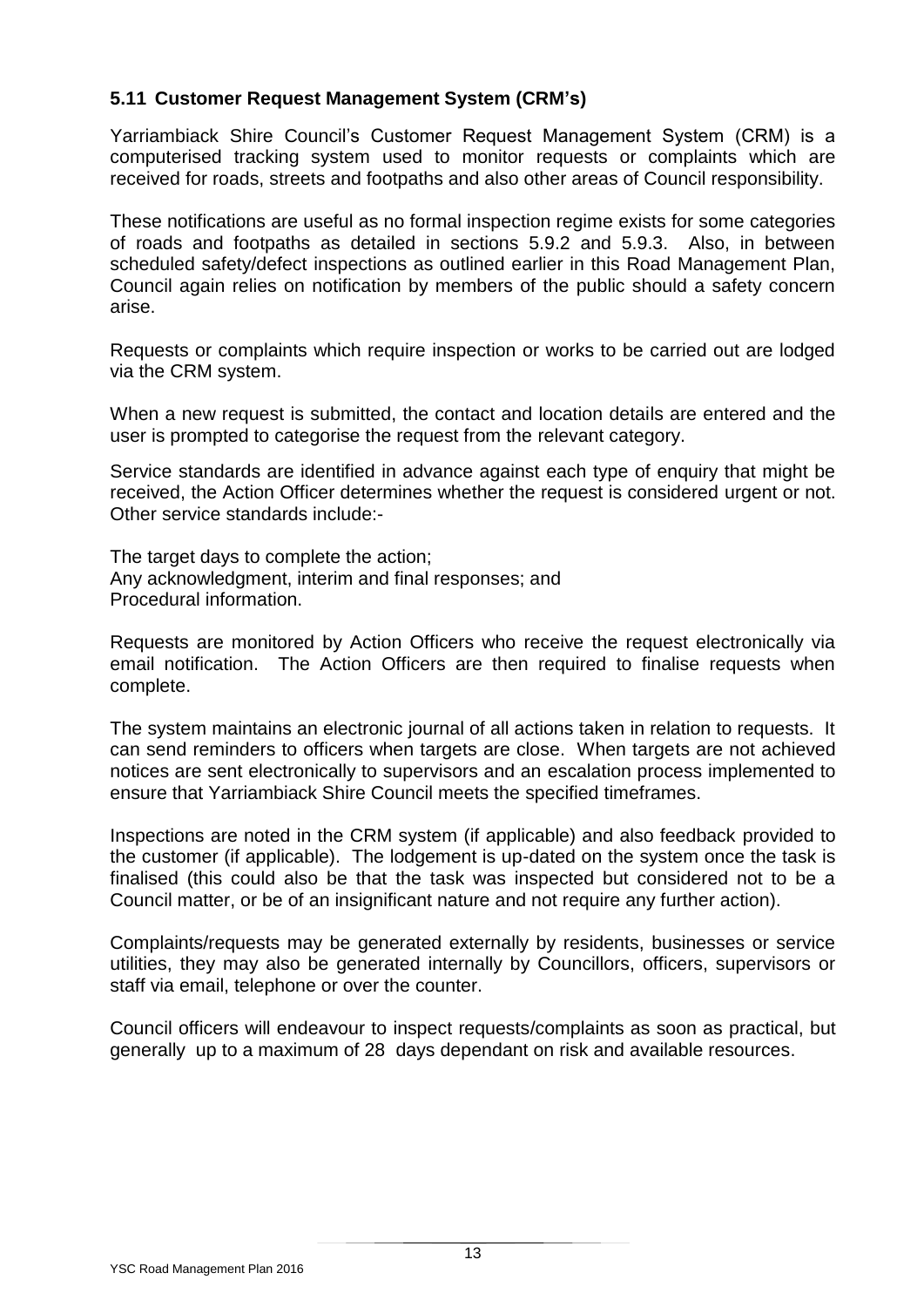#### <span id="page-16-0"></span>**5.12 Maintenance Grading Works**

An important aspect of maintenance of Council's predominantly rural road network is the maintenance grading of roads.

As detailed in 5.2.3 of this plan, based on information derived from the yearly road inspections and customer requests, grading works are prioritised by Council within resource and budgetary constraints. Category of road, traffic levels, heavy truck usage, assessment of road safety and use of road by school buses are some of the aspects which influence the priority of road grading. Weather conditions also affect the ability of Council resources to respond to a grading requirement as portions of road may be too wet or too dry for effective maintenance to occur.

Roads and streets which are graded are itemised by the relevant grader driver on a 'Record of Grading' sheet, with this data being entered into Council's Asset Management System.

#### <span id="page-16-1"></span>**5.13 Traffic Management**

Council conforms to AS1742-3 2009 for signage with respect to road works on roads and streets. Staff and supervisors are regularly trained with respect to worksite traffic management and worksite traffic control courses. Traffic management checklists are completed daily as part of the Job Safety Analysis (JSA's), to confirm usage of signs, type of works, weather conditions and other relevant information and retained in a central location for later retrieval.

Construction Completion Checklists and Project/Works Completion Reports are completed upon completion of works of a capital nature to ensure the finished product is safe for users.

#### <span id="page-16-2"></span>**5.14 Temporary Measures**

Temporary works may be undertaken to reduce the risk of an incident until such time as maintenance or repair works can be completed should the risk be significant enough. Measures such as warning signs, safety mesh, flashing lights, delineators, safety barriers or other warning or barrier type devices may be utilised.

#### <span id="page-16-3"></span>**5.15 Emergency Works (During Working Hours)**

Emergency requirements during working hours will be co-ordinated by the Works Supervisor/s or other designated officer and resources will be dispatched at the discretion of the person in charge.

#### 5.15.1 Emergency Works (After Hours)

Council operates an afterhours emergency system whereby designated staff (on a rotating roster) man a mobile phone for emergency or after hours work requests.

The emergency phone number is distributed to emergency services and members of the general public. The duty officer mobilises either Council or non-Council resources as required to ensure the safety of the general public.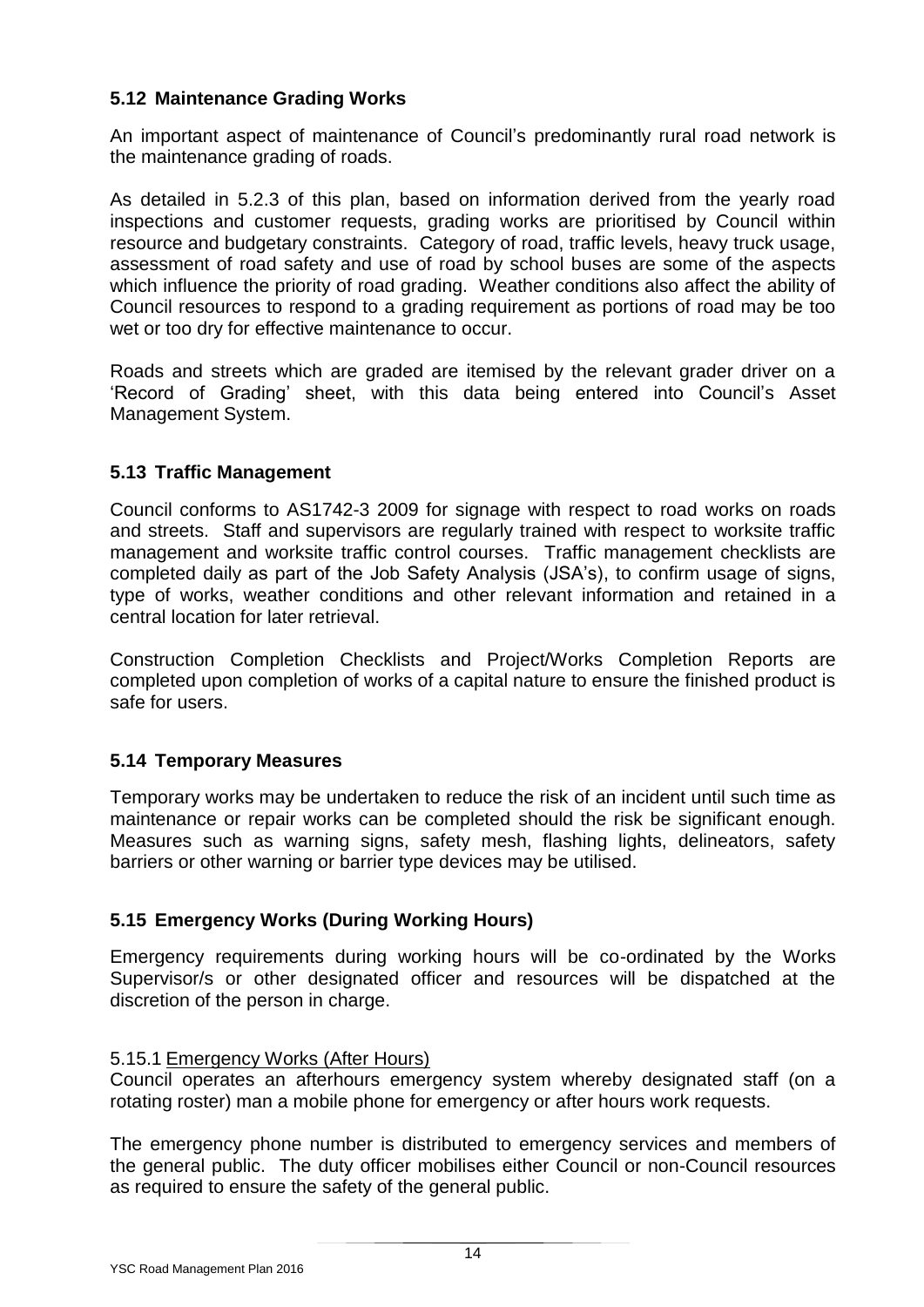A register of calls to the emergency phone and the response is kept.

#### <span id="page-17-0"></span>**5.16 Driveways**

Council does not have an obligation to maintain private driveway crossings. Specifically the areas of the:

- Driveway in-fills between the kerb and channel and the footpath and the footpath and property line,
- Layback through the kerb (including the channel), and

The owner is responsible for maintaining the driveway and the immediate surrounds impacted on by the driveway.



#### <span id="page-17-1"></span>**5.17 Culvert Crossings – Urban and Rural**

Arrangements are similar for culvert crossings over an open table drain where the owner's responsibilities are the:

- Culvert and endwalls.
- Driveway infill between the road edge and the property line.
- Maintaining the road seal adjacent to the driveway free of loose material sourced from driveway.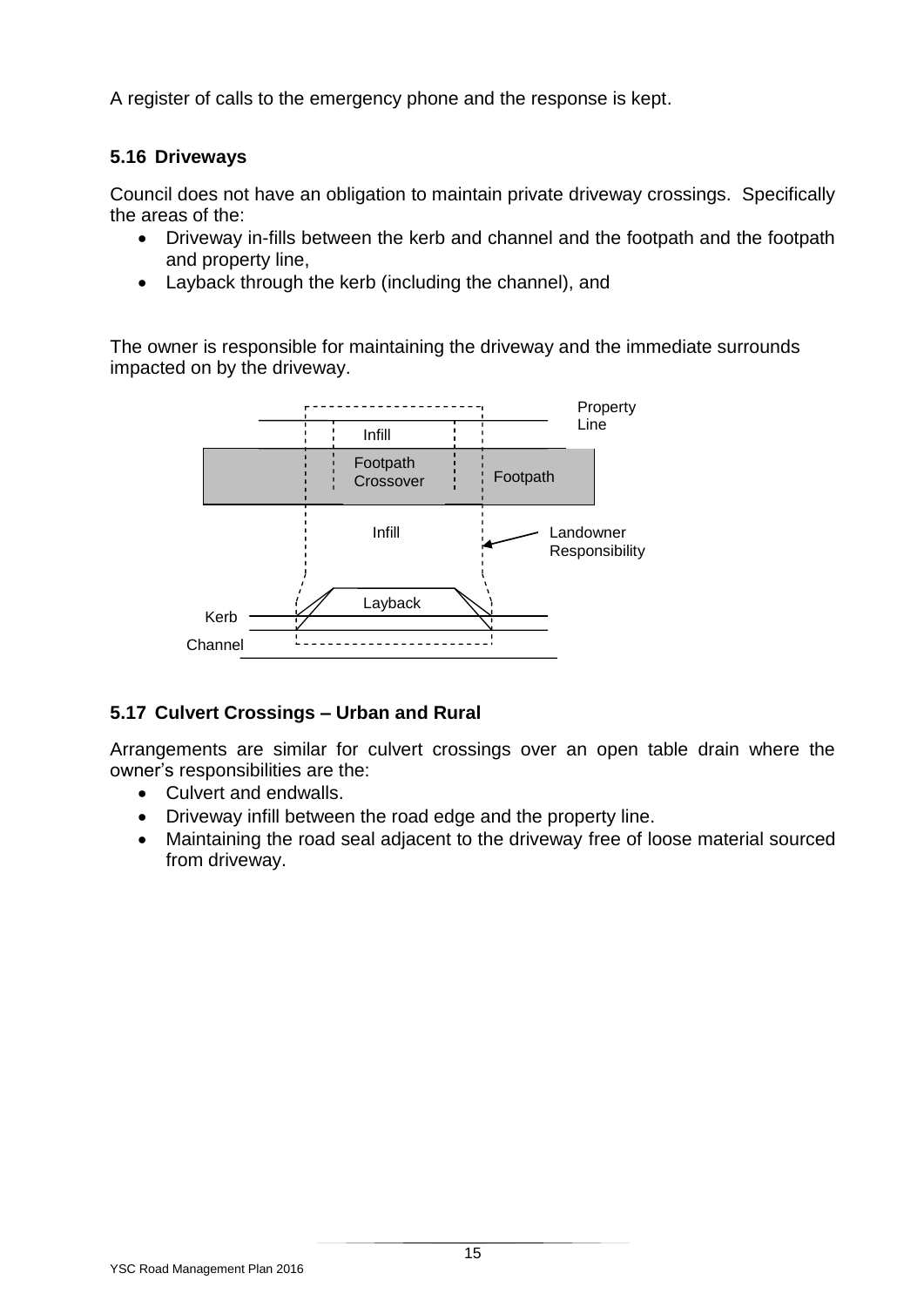## <span id="page-18-0"></span>**6 Works by others on Roads Reserves**

#### <span id="page-18-1"></span>**6.1 Road Reserve Works Permits**

For residents, individuals, private contractors or others who commence **any works** on any part of the road reserve (property fence line to property fence line, including footpaths, driveways and nature strips) under Council control, a Road Reserve Works Permit must be lodged with Council.

*These works could include laying water pipes, drainage pipes, communication type services, sewerage lines, power, gas, or for any other purpose or activities defined as 'works' in Section 3 (1) of the Road Management Act 2004.*

The purpose of the permit system is to control road reserve works so that they are conducted in an orderly and safe manner and that any inconvenience caused to the general public is kept to a minimum. It requires proper signage be used and requires an inspection by Council upon final reinstatement by the permit holder.

Fees are applicable for a Road Reserve Works Permit

Works within road reserves by service utilities providing power, gas, water, sewerage, communications services, etc. Will be governed by a Code of Practice for managing utility and road infrastructure in road reserves.

#### <span id="page-18-2"></span>**6.2 Asset Protection Permit**

Asset Protection Permits are compulsory prior to the commencement of any building or construction works (including works that do not require a building permit).

Works means any work in connection with the construction, renovation, alteration, demolition, relocation or removal of a building, including landscaping, concreting and road construction.

An Asset Protection Permit will protect the owner of the site against paying for damage to infrastructure assets that existed prior to the commencement of works. This includes property owners, utility providers, as well as Council infrastructure assets and comprises anything outside the property, including but not limited to, vehicle crossings, footpaths, nature strips, drains and pits, kerb and channel, road pavement, trees, signs, poles and hydrants, etc.

A fee is also payable for an Asset Protection Permit.

#### <span id="page-18-3"></span>**6.3 Non-Road Activities on Roads**

The Yarriambiack Shire Council may issue a permit to conduct a non-road activity on a road. A non-road activity may be the use of a road for a street festival, street market, bicycle event, the shooting of a film, or similar.

Council may authorise the temporary closure of the road to all traffic or particular types of traffic for the period specified by the permit. The permit may be issued subject to any

YSC Road Management Plan 2016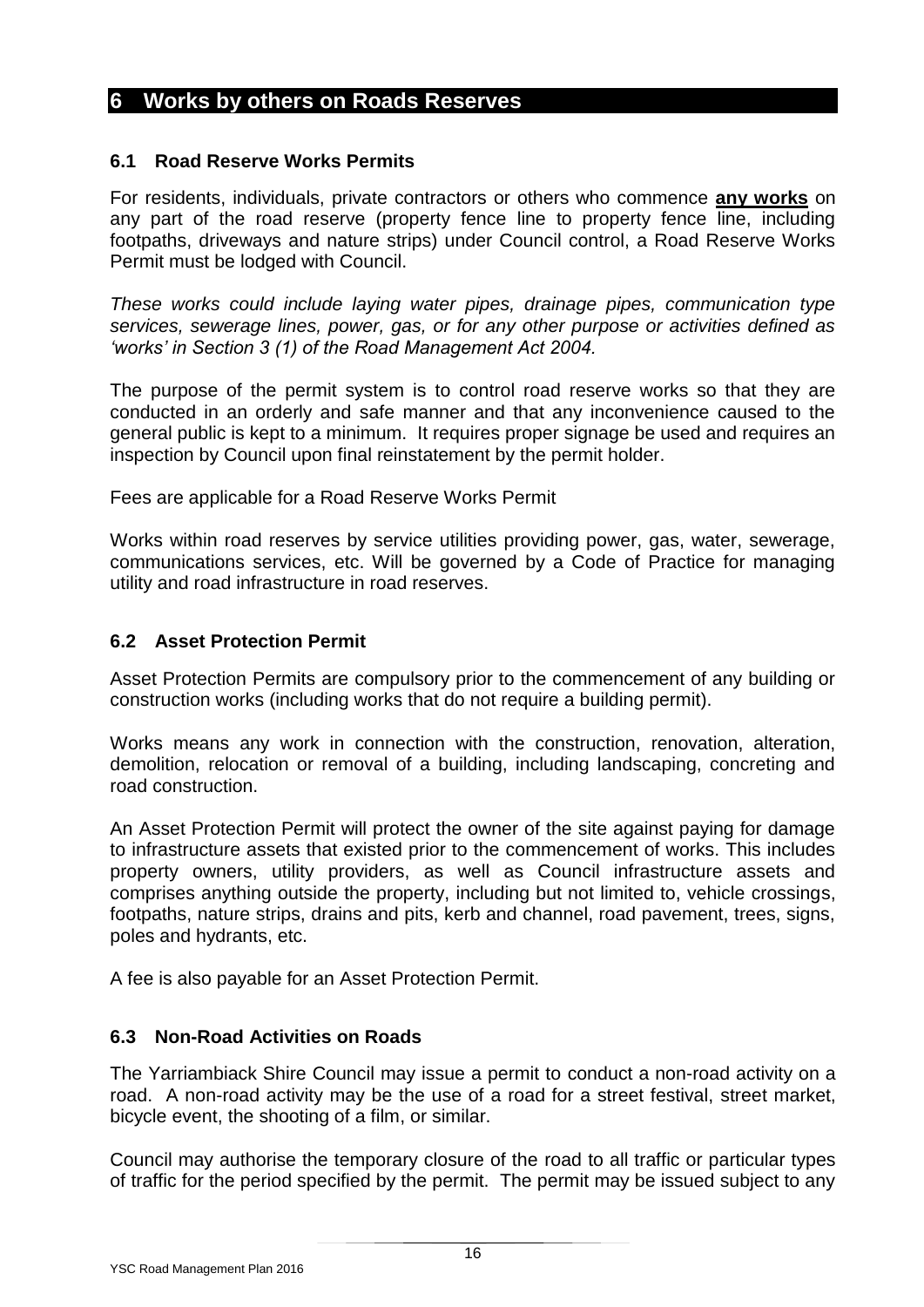terms, conditions or limitations which the Council considers appropriate and may require payment of a fee.

Non-road activities must comply with section 99B of the Road Safety Act 1986.

#### <span id="page-19-0"></span>**6.4 Driveway Crossings**

A request must be made to Council's Design Engineer (or nominated representative) prior to the installation of, or alterations to urban or rural driveway crossings. Yarriambiack Shire Council utilise the Infrastructure Design Manual (IDM) for all design, construction and development processes – standard drawings are included in this manual; with copies of the drawings provided to the applicant as and when required.

A Council Officer will inspect the nominated site (in conjunction with Road Reserve Works/Asset Protection Permit inspections) prior to and at the completion of works.

## <span id="page-19-1"></span>**7 Process for Amendment and Review of Road Management Plan**

#### <span id="page-19-2"></span>**7.1 Amendment of Road Management Plan**

This Plan may be reviewed from time to time to reflect changes to legislation, agreed levels of service, management systems, availability of resources or other factors that affect the Plan.

Any review will be carried out in accordance with the consultation and approval process as detailed in Section 54 of the Act.

Other documents which form part of this Plan (such as appendices or policies), or are referred to in this Road Management Plan may be reviewed by Council at any time and automatically form part of the Road Management Plan upon their adoption by Council.

#### <span id="page-19-3"></span>**7.2 Statutory Review of the Plan**

Regulation 8 of the Road Management (General) Regulations , requires Council to conduct a review of its Road Management Plan within the period referred to in Section 125(1) of the Local Goverment Act which states *"a Council must prepare and approve a Council Plan within the period of 6 months after each general election or by the next 30 June, whichever is later*" or, if that period is extended in accordance with Section 125(4) of that Act which states *"The Minister may extend the period within which a Council must comply with sub section (1)".*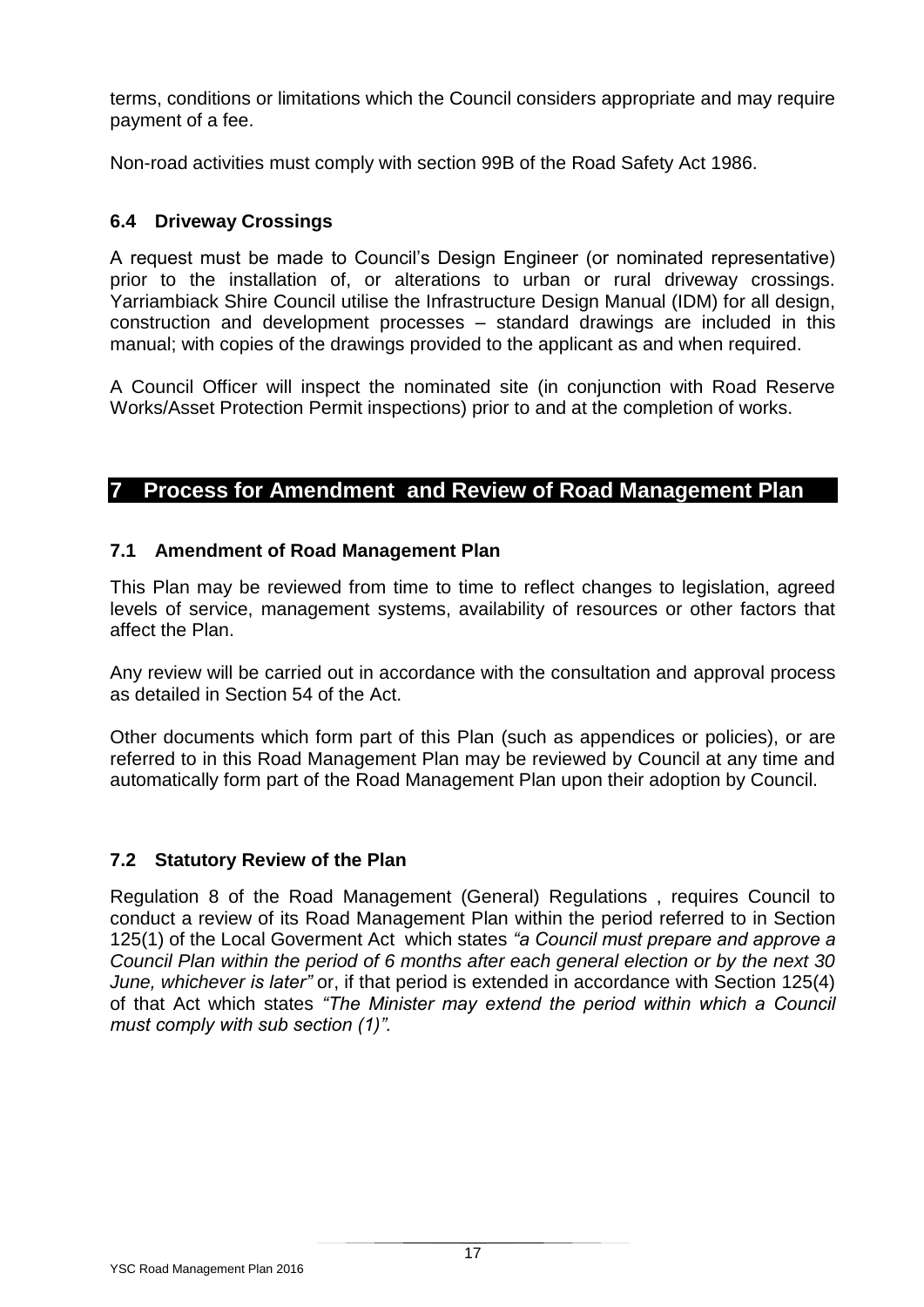#### <span id="page-20-0"></span>**8 Roads within Municipality Which Are Managed By another Road Authority**

#### <span id="page-20-1"></span>**8.1 Arterial Roads**

Various 'arterial roads' lie within the Yarriambiack Shire Council. 'Arterial Roads' are those roads which are declared such under Section 14 of the Road Management Act. These roads were previously known as either State Highways or Main Roads.

These 'arterial roads' are managed by VicRoads and are listed below. The normal case is that the arterial roads traverse more than one municipality as they perform a regional linking function:

- Patchewollock Sea Lake Road
- Hopetoun Walpeup Road
- Sunraysia Highway
- Hopetoun Sea Lake Road
- Henty Highway
- Hopetoun Rainbow Road
- Birchip Rainbow Road
- Jeparit Warracknabeal Road
- Warracknabeal Rainbow Road
- Warracknabeal Birchip Road
- Stawell Warracknabeal Road
- Borung Highway
- Wimmera Highway
- Donald Murtoa Road
- Murtoa Glenorchy Road
- Horsham Minyip Road
- Horsham Kalkee Road (part of Blue Ribbon Road)

Where these roads pass through a built up area there is often a shared responsibility between VicRoads and the Council for management and maintenance of the assets on the road reserve. The limit of this shared responsibility is usually, but not necessarily, the defined 60km per hour zone.

In general terms, in built up areas, VicRoads accepts responsibility for the central traffic lanes and shoulders from the back of kerb, or, if there are no kerbs, between drainage lines. Council is responsible for the balance of the road reserve and footpaths. Council also accepts responsibility for some additional sections of road where there are areas designated for parking.

A detailed agreement between VicRoads and Council for demarcation of these responsibilities has been negotiated based on Code of Practice for 'Operational Responsibility for Public Roads'. VicRoads and Council have agreed on any exemptions or exclusions to the Code – the agreement is in writing and is deemed to form part of this Plan.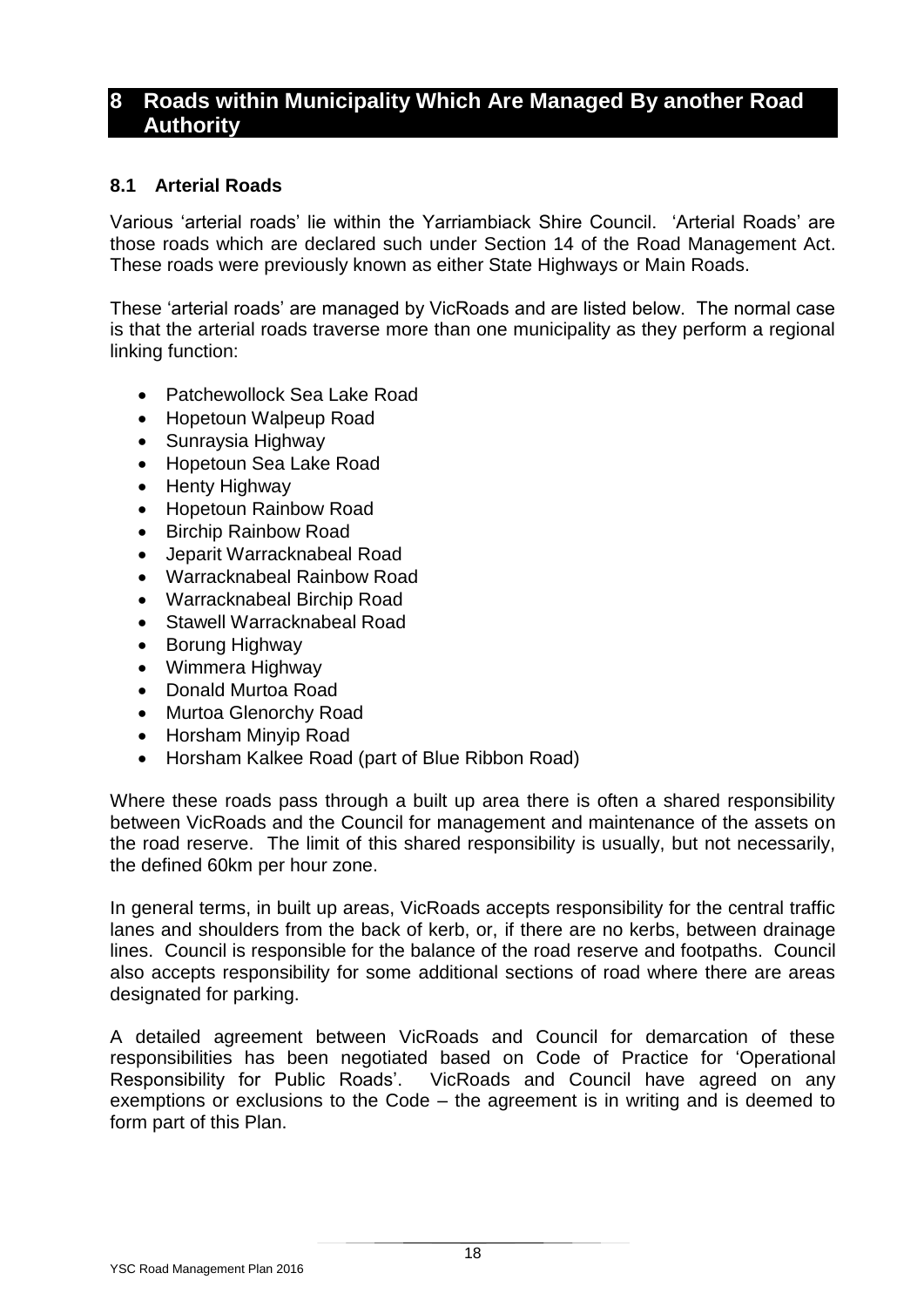#### <span id="page-21-0"></span>**8.2 Roads That Form Part of the Municipal Boundary**

Yarriambiack Shire Council has agreements in place with adjoining municipalities regarding responsibility for the management and maintenance of these roads.

In each case Yarriambiack Shire Council accepts responsibility for management and maintenance of specific sections of road and the adjoining municipality accepts responsibility for the balance of these roads.

In Council's Road Register, the roads for which Yarriambiack Shire Council is responsible for management and maintenance are shown with the appropriate classification according to Council's Road Hierarchy.

Roads that are managed and maintained by the adjoining municipality are shown with the name of the relevant adjoining Council as the owner.

#### <span id="page-21-1"></span>**8.3 Roads Where Council is not the Responsible Road Authority**

Roads where Council is not the Responsible Road Authority do not appear in the Council's Road Register, including:

- Parts of arterial roads under VicRoads responsibility as described in clause 8.1 of this Road Management Plan
- Closed roads
- Recreational tracks on Crown land where Council does not perform a maintenance function
- Pathways, separate from a road on Crown land where Council is not the Committee of Management
- Private driveways on road reserves that provide access to land adjoining a road
- Roads on privately owned land where Council has no ongoing maintenance responsibility including private laneways
- Roads under licence with the Department of Environment & Primary Industries for agricultural or miscellaneous purposes

Shire boundary roads where responsibility has been allocated to an adjoining municipality are shown in the register and the name of the responsible municipality is noted.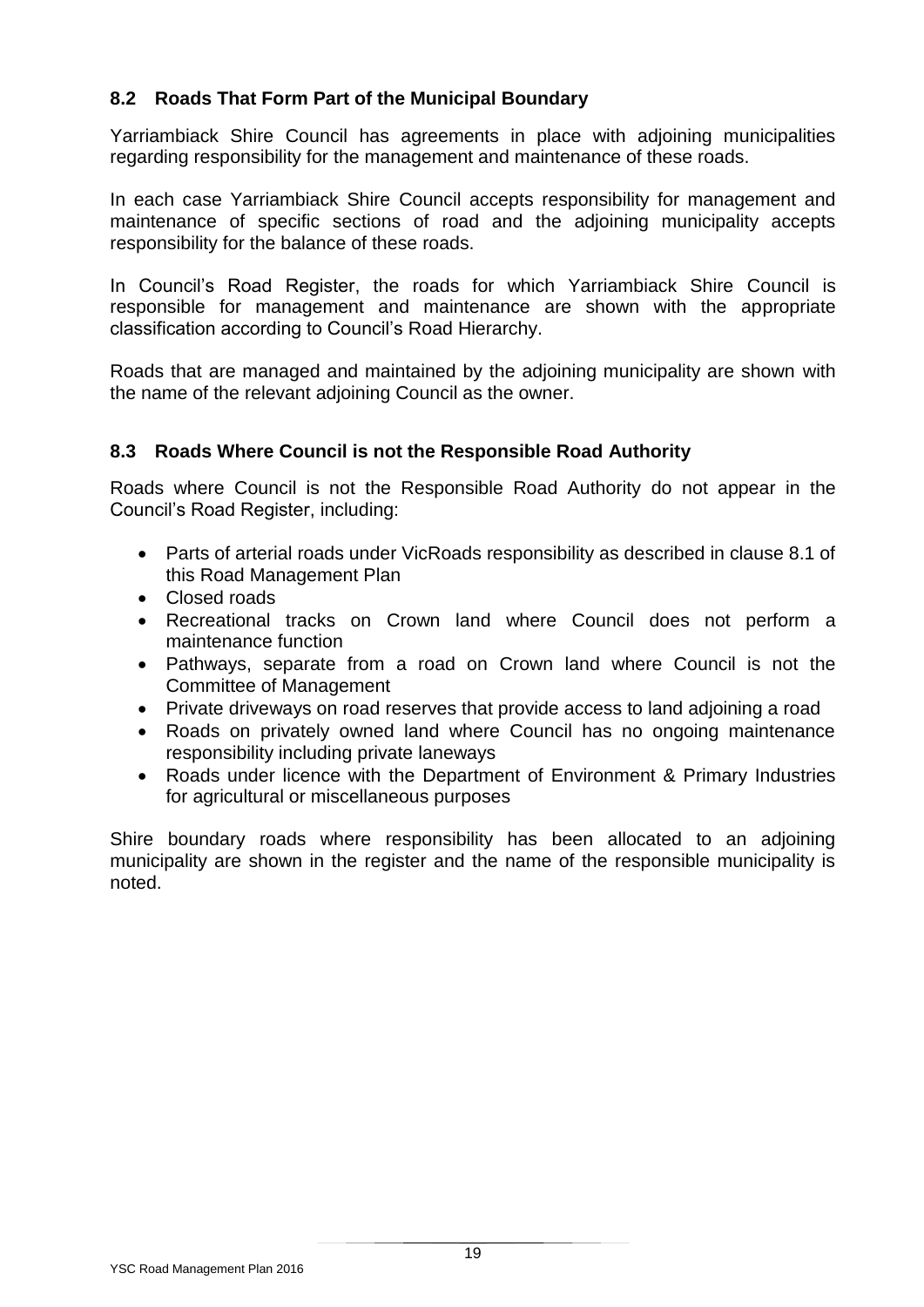## <span id="page-22-0"></span>**9 Incidents and Council Response**

#### <span id="page-22-1"></span>**9.1 Notice of Incident**

Any member of the public wishing to notify Council of an incident on roads under its control should do so in writing within 30 days of the incident.

#### <span id="page-22-2"></span>**9.2 Incident Investigation**

Upon receiving notification of an Incident, Council will arrange for an inspection of the incident site to be carried out by Council's Safety Officer/s and a report prepared if warranted, the inspection should be undertaken as soon as practicable .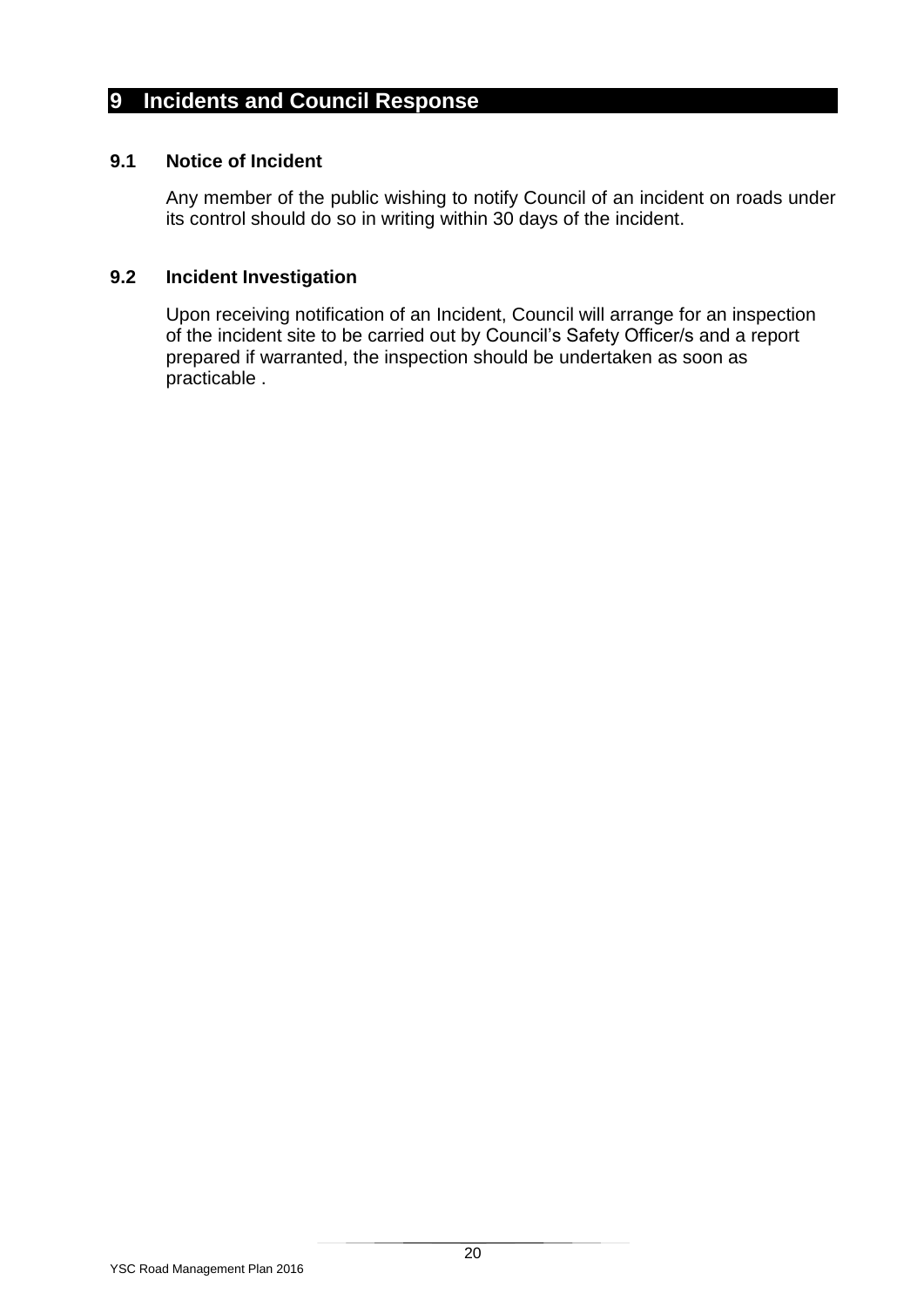## <span id="page-23-0"></span>**Appendix A – Standards for Footpath Inspection**

Regular inspections of footpaths are carried out in accordance with the inspection frequency defined in clause 5.9.3 of the Road Management Plan. Additional inspections will be carried out upon receipt of a complaint regarding the condition of a footpath.

The following defects are noted during inspections:

#### **Level Differences (Lips)**

These are recorded if they are greater than 20mm.

Level differences may include lips within the footpath or differences with utility pits and manholes.

#### **Central Gaps in Footpath**

Paths constructed of 600mm x 600mm concrete pavers in two or more rows, may, over a period of time develop a longitudinal gap between the rows causing a defect.

This could also occur with existing concrete paths and paved paths moving with our changing climate. Therefore:

 The lengths of any gaps that are greater than 15mm wide and 20mm deep are recorded in lineal metres.

#### **Edge Drop Offs**

The lengths of all edge drop offs greater than 20mm in depth and greater than one metre are recorded in lineal metres.

#### **Vegetation Obstructing Footpath**

Each footpath shall have a clear area that is equal to the width of the constructed footpath and two metres in height. Any vegetation that protrudes into this area is considered a defect and will be noted at inspection (see Appendix B).

#### **Other Hazards**

Any other hazards seen by the inspector will be noted and the inspector will use his/her judgement to assign an urgency code to the fault.

#### **Pedestrian and Pram Crossings**

The inspector will record any kerbs that do not comply in Category 3 footpaths only.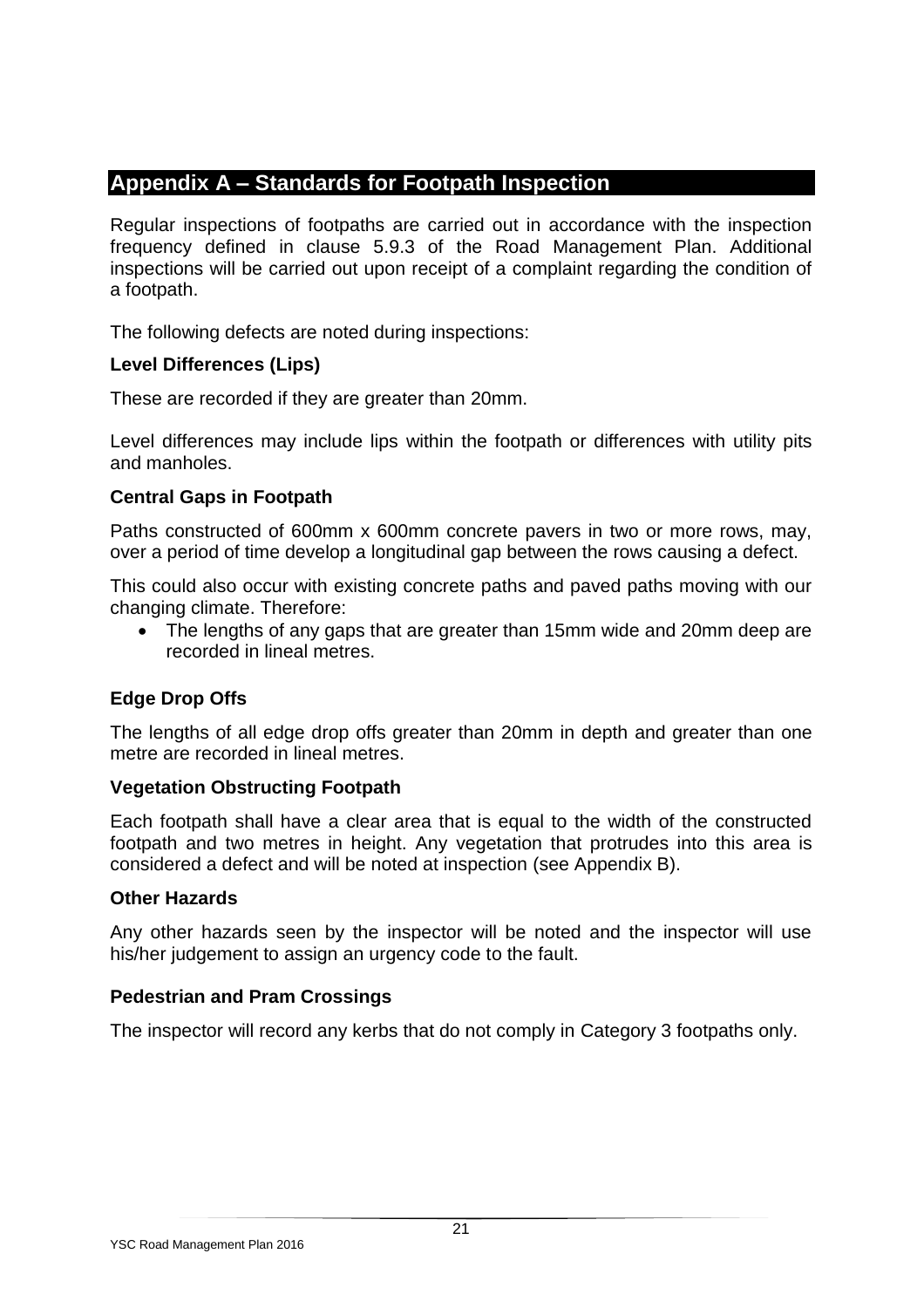#### **Prioritisation of Work**

The following table in conjunction with the categories shown in Council's Footpath Hierarchy is used to ascertain the urgency of a particular fault. The urgency rating is then used to program remedial work within the response timeframes shown.

| <b>CODE</b> | <b>URGENCY</b> | <b>RESPONSE TIME FRAME</b>                      |
|-------------|----------------|-------------------------------------------------|
| VH          | Very High      | Action within 6 calendar months                 |
|             | High           | Action within 12 calendar months                |
| М           | Medium         | Action within 2 years                           |
|             | Low            | Action as maintenance program/budget<br>permits |

#### **The Urgency Rating of a Fault**

#### **Hierarchy Classifications**

| <b>CATEGORY 1</b> | Paths that link focal points such as:<br>shopping areas, medical centres,<br>schools, recreation facilities etc.                                                                           |
|-------------------|--------------------------------------------------------------------------------------------------------------------------------------------------------------------------------------------|
| <b>CATEGORY 2</b> | Paths that are regularly used by a<br>medium number of pedestrians. Most of<br>these paths are in the residential areas.                                                                   |
| <b>CATEGORY 3</b> | All other paths in use (many are not<br>constructed). Also includes primarily<br>paths used for recreational purposes. eg<br>Beside Yarriambiack Creek and around<br>Lake Marma at Murtoa. |

|                                |    | <b>CATEGORY 1   CATEGORY 2  </b> | <b>CATEGORY 3</b> |
|--------------------------------|----|----------------------------------|-------------------|
| Level difference > 20mm        | VH | н                                | М                 |
| Central gap wider than 15mm    | VH | Н                                | М                 |
| and deeper than 20mm           |    |                                  |                   |
| Edge drop off greater than     |    | M                                |                   |
| 20 <sub>mm</sub>               |    |                                  |                   |
| Vegetation intruding into the  |    |                                  |                   |
| <b>CLEAR AREA ZONE - width</b> |    | M                                |                   |
| of path and height of 2        |    |                                  |                   |
| metres                         |    |                                  |                   |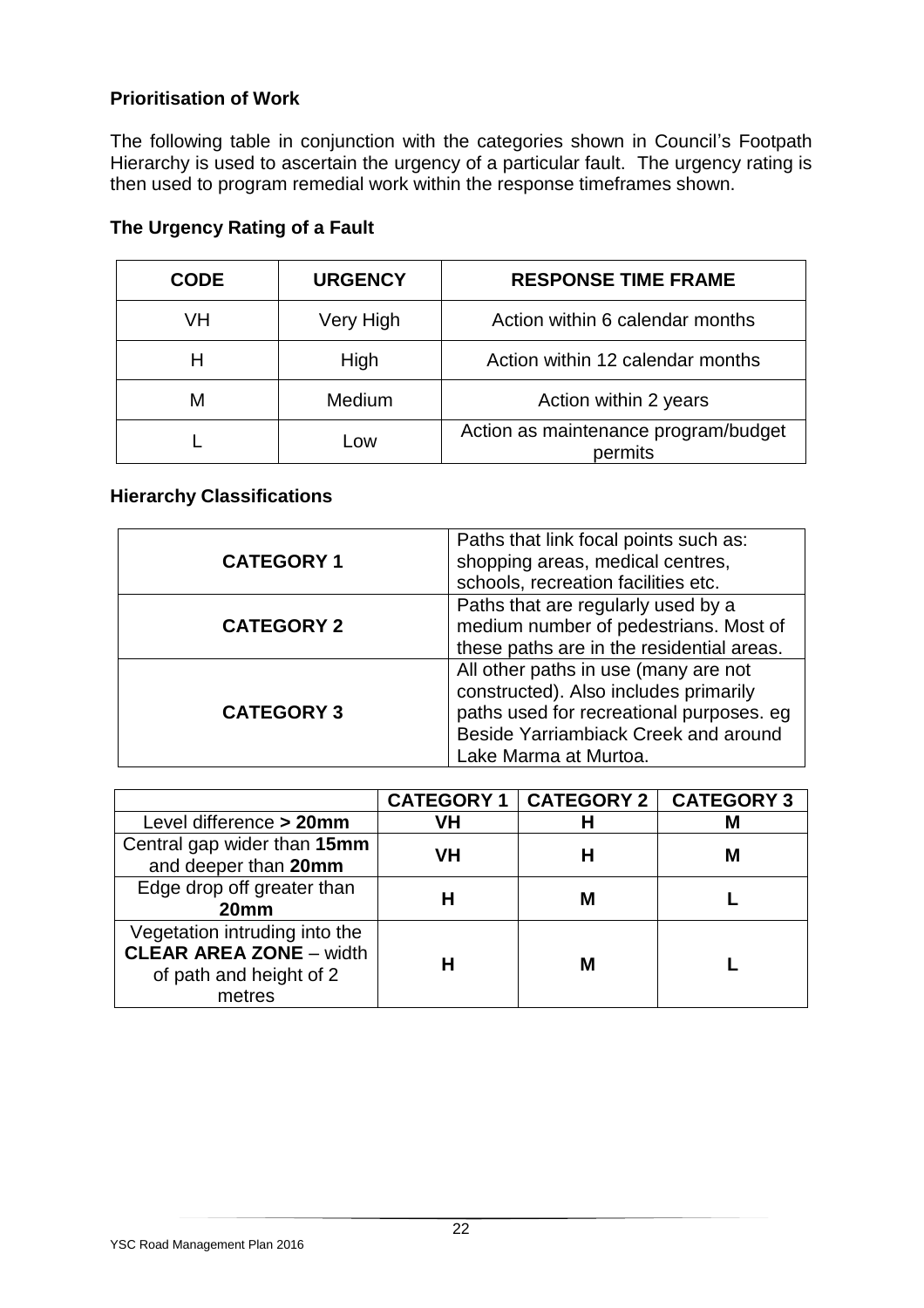## <span id="page-25-0"></span>**Appendix B – Overhanging Vegetation Factsheet**

## **Clearance of Vegetation Obstructing Shire Footways**



4. The footway suitable for pedestrian access

completed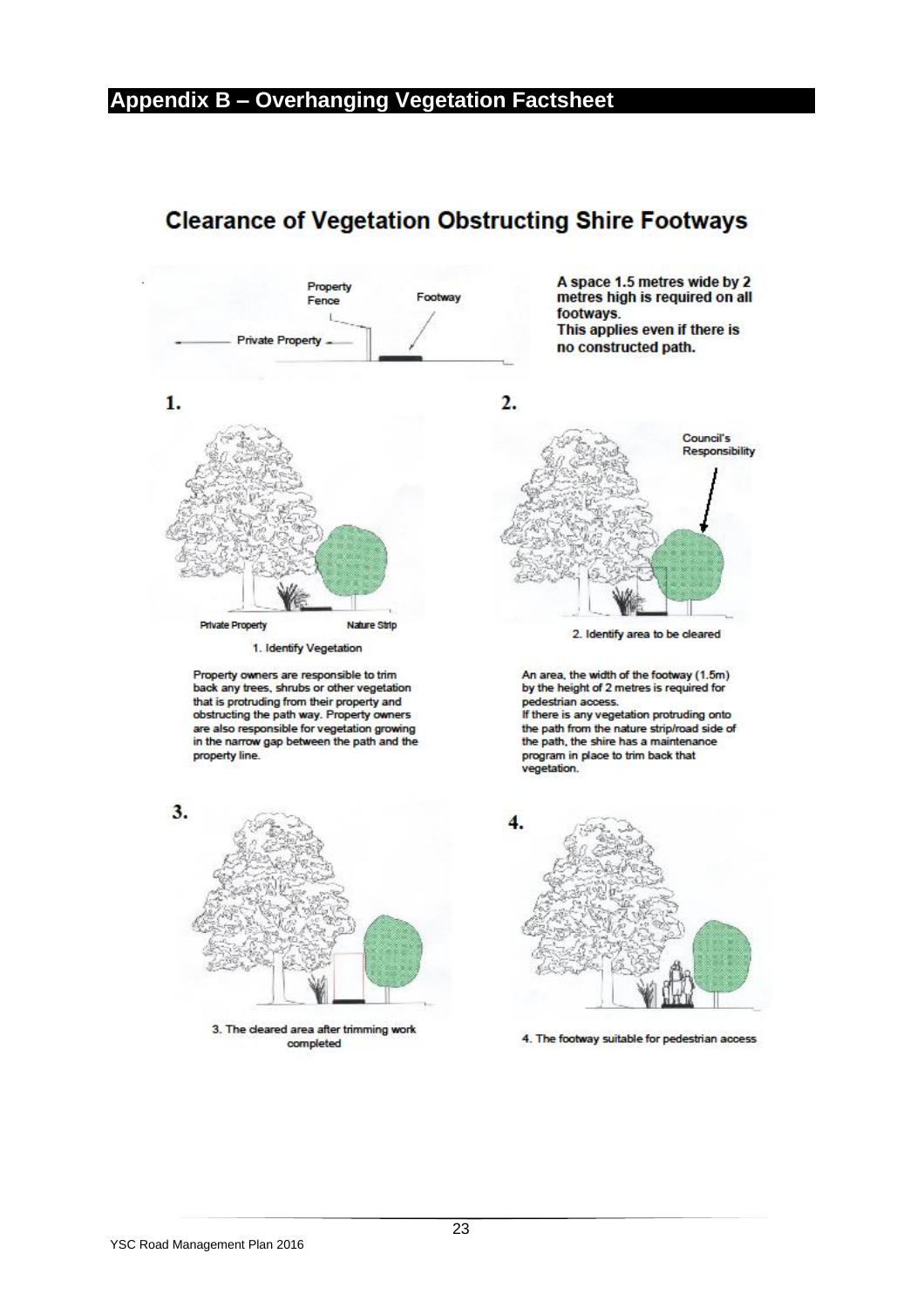## <span id="page-26-0"></span>**Appendix C – Road Standards and Response Times**

The frequency of inspections done on a cyclical basis is shown in the 'Classifications for Road Hierarchy' spreadsheet.

Table 1 below shows the intervention standards for the various categories of road and the designated response code.

Table 2 quantifies the response time relevant to the response codes with associated control mechanisms.

#### **Table 1 – Hazard Response**

| <b>PAVEMENTS</b>       |                                                                                                                                                                                                                                      |                                                                |              |                                    |                        |                                                                  |                                                                            |
|------------------------|--------------------------------------------------------------------------------------------------------------------------------------------------------------------------------------------------------------------------------------|----------------------------------------------------------------|--------------|------------------------------------|------------------------|------------------------------------------------------------------|----------------------------------------------------------------------------|
| <b>Standard</b><br>No. | <b>Intervention Standard</b>                                                                                                                                                                                                         | <b>Response Code By Road</b><br><b>Classification Category</b> |              |                                    |                        |                                                                  |                                                                            |
|                        |                                                                                                                                                                                                                                      | UC1                                                            | RL1<br>UA1   | RL <sub>2</sub><br>UA <sub>2</sub> | RC1<br>RC <sub>2</sub> | RC <sub>3</sub><br><b>RA1</b><br><b>RA2</b><br>RA3<br>UA3<br>UA4 | RA4<br><b>RA5</b><br>Ra <sub>6</sub><br>UA <sub>5</sub><br>UA <sub>6</sub> |
|                        | <b>Obstructions and Substances in Traffic Lane</b>                                                                                                                                                                                   |                                                                |              |                                    |                        |                                                                  |                                                                            |
| 1                      | fallen<br><b>Materials</b><br>from<br>vehicles, dead animals, wet<br>clay<br>and other<br>slippery<br>substances,<br>hazardous<br>materials, accumulation of<br>dirt or granular materials on<br>the traffic lane of sealed<br>roads | A                                                              | B            | $\mathsf{C}$                       | $\mathsf{C}$           | E                                                                | F                                                                          |
| $\overline{2}$         | Ponding of water >300mm<br>deep, fallen trees, oil spills,<br>stray livestock                                                                                                                                                        | A                                                              | В            | B                                  | $\mathsf{C}$           | $\mathsf{C}$                                                     | F                                                                          |
|                        | <b>Pavement or Surface Defects</b>                                                                                                                                                                                                   |                                                                |              |                                    |                        |                                                                  |                                                                            |
| 3                      | Potholes in traffic lane of a<br>sealed<br>pavement greater<br>than 300mm in diameter and<br>greater than 100mm deep or<br>in the traffic lane of an<br>unsealed pavement greater<br>than 500mm diameter and<br>150mm deep           | B                                                              | $\mathsf{C}$ | $\mathsf{C}$                       | D                      | F                                                                | F                                                                          |
| $\overline{4}$         | Corrugations, loose material,<br>rutting or other defects (on<br>unsealed<br>pavement)<br>an<br>which cause a higher level of<br>risk than normal to drive at<br>the 'desirable safe driving<br>speed'                               | N/A                                                            | N/A          | D                                  | E                      | E                                                                | F                                                                          |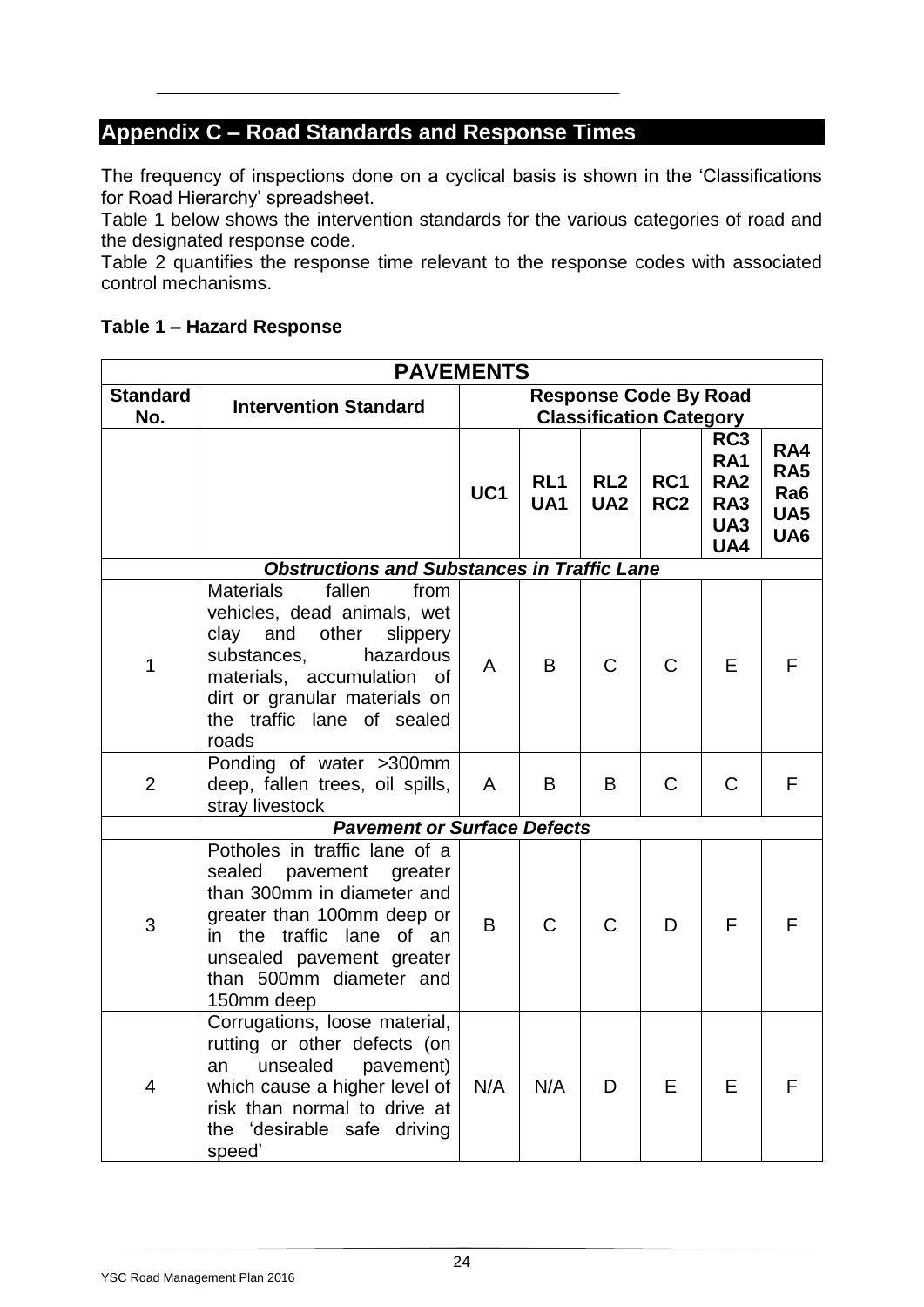| <b>Standard</b><br>No. | <b>Intervention Standard</b>                                                                                 | <b>Response Code By Road</b><br><b>Classification Category</b> |    |    |    |   |     |
|------------------------|--------------------------------------------------------------------------------------------------------------|----------------------------------------------------------------|----|----|----|---|-----|
|                        | <b>Obstructions and Substances in Traffic Lane</b>                                                           |                                                                |    |    |    |   |     |
| 5                      | Deformations greater than<br>100mm under a 3m straight<br>edge                                               | B                                                              | D  | D  | F  | F |     |
| 6                      | Edge drops onto unsealed<br>shoulder greater<br>than<br>100mm                                                | C                                                              | E. | E. | E. | F | N/A |
|                        | <b>Drainage</b>                                                                                              |                                                                |    |    |    |   |     |
|                        | missing<br>Damaged<br>or<br>drainage pit lids, surrounds,<br>grates, in pedestrian areas<br>or traffic lanes | B                                                              | C  | E. | F  | F |     |

## **ROADSIDE**

|                                    | Vegetation - Trees, Shrubs and Grassed Areas                                                                                                                                                                                                                                                                                                           |                     |   |   |   |   |   |
|------------------------------------|--------------------------------------------------------------------------------------------------------------------------------------------------------------------------------------------------------------------------------------------------------------------------------------------------------------------------------------------------------|---------------------|---|---|---|---|---|
| 8                                  | Tree limbs or trees that<br>have been classified as in<br>danger of falling                                                                                                                                                                                                                                                                            | D                   | E | Е | F | F | F |
| $9\,$                              | Trees, shrubs or grasses<br>that have grown to restrict<br>design sight<br>distance<br>to<br>intersections<br>restrict<br>or<br>viewing of safety signs                                                                                                                                                                                                | Е                   | E | E | F | F | F |
| 10                                 | Vegetation intruding within<br>an envelope over roadways<br>extending one metre from<br>edge of seal or pavement<br>(unsealed) for rural roads<br>and kerb line for urban and<br>a minimum of 4.5m height<br>clearance over pavement.<br>(A one metre intrusion post<br>kerb line is acceptable in<br>urban areas unless posing a<br>particular risk.) | D                   | Е | Е | F | F | F |
|                                    | <b>ROADSIDE FURNITURE</b>                                                                                                                                                                                                                                                                                                                              |                     |   |   |   |   |   |
|                                    |                                                                                                                                                                                                                                                                                                                                                        | <b>Safety Signs</b> |   |   |   |   |   |
| 11                                 | Safety<br>signs<br>missing,<br>illegible or damaged making<br>them<br>substantially<br>ineffective                                                                                                                                                                                                                                                     | D                   | E | E | F | F | F |
| <b>Guideposts</b>                  |                                                                                                                                                                                                                                                                                                                                                        |                     |   |   |   |   |   |
| 12                                 | Missing or damaged at a<br>critical location making them<br>substantially ineffective                                                                                                                                                                                                                                                                  | C                   | D | D | E | Е | F |
| <b>Safety Barriers and Fencing</b> |                                                                                                                                                                                                                                                                                                                                                        |                     |   |   |   |   |   |
| 13                                 | Missing or damaged at a<br>critical location making them<br>substantially ineffective                                                                                                                                                                                                                                                                  | C                   | E | Е | F | F | F |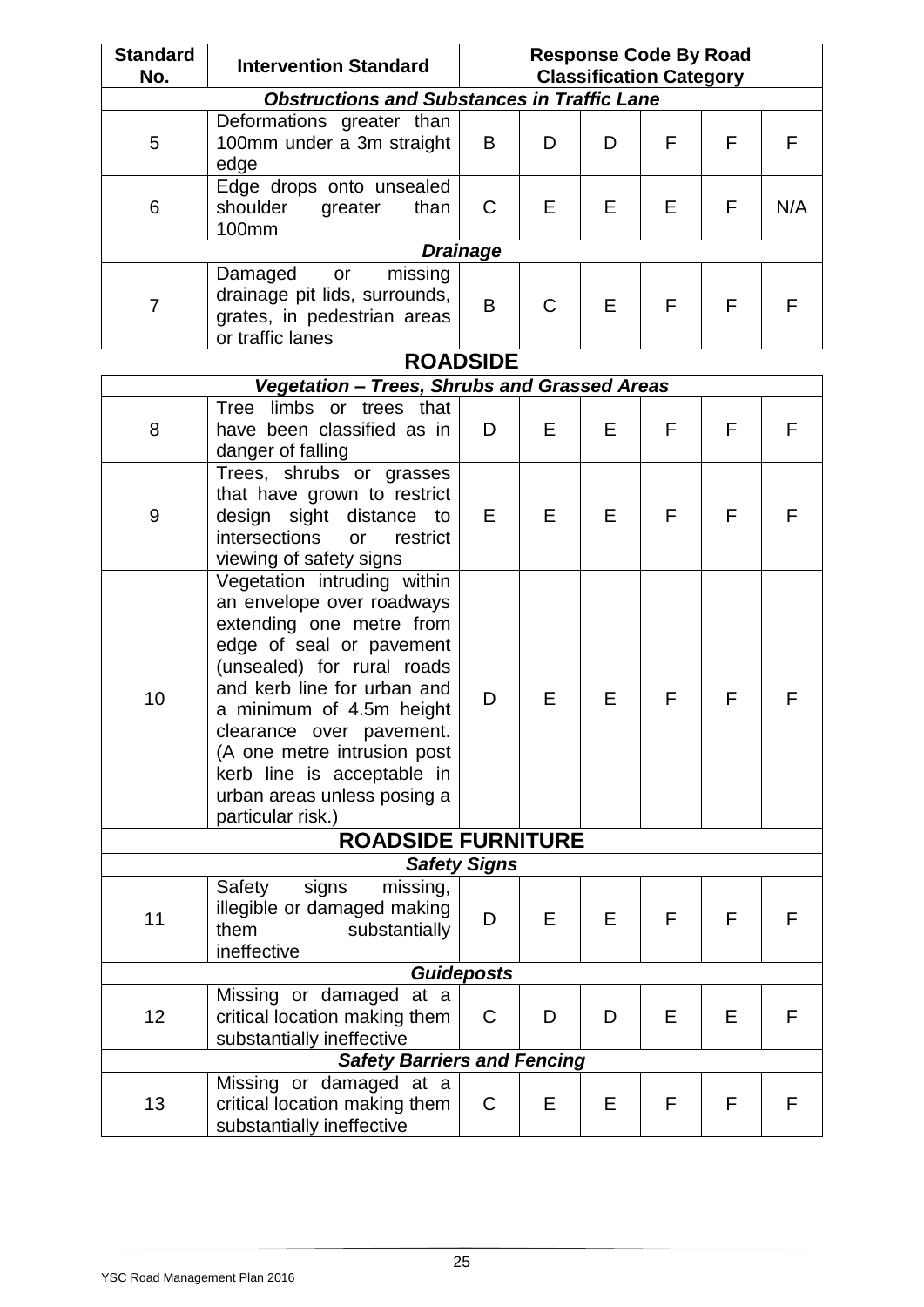| <b>Standard</b><br>No. | <b>Intervention Standard</b>                                          |   | <b>Response Code By Road</b><br><b>Classification Category</b> |  |   |   |  |
|------------------------|-----------------------------------------------------------------------|---|----------------------------------------------------------------|--|---|---|--|
|                        | <b>Pavement Markings</b>                                              |   |                                                                |  |   |   |  |
| 14                     | Missing,<br>illegible<br>or<br>confusing<br>at a critical<br>location | Е | E                                                              |  |   | F |  |
| <b>STRUCTURE</b>       |                                                                       |   |                                                                |  |   |   |  |
| 15                     | Damage affecting structural<br>performance                            | Α |                                                                |  | F | F |  |

#### **Table 2 – Road Risk Action Response**

| <b>Response</b><br>Code | <b>Control Mechanism</b>                                                           | <b>Response Time</b>                                     |
|-------------------------|------------------------------------------------------------------------------------|----------------------------------------------------------|
| A                       | Inspect and rectify if possible, or provide<br>appropriate warning within 72 hours | Within 72 hours of<br>notification or<br>inspection.     |
| B                       | Inspect and rectify if possible, or provide<br>appropriate warning                 | Within one week of<br>inspection or<br>notification.     |
| C                       | Inspect and rectify if possible, or provide<br>appropriate warning                 | Within two weeks of<br>inspection or<br>notification.    |
| D                       | Inspect and rectify if possible, or provide<br>appropriate warning                 | Within one month of<br>inspection or<br>notification.    |
| E                       | Inspect and rectify if possible, or provide<br>appropriate warning                 | Within three months of<br>inspection or<br>notification. |
| F                       | Inspect and rectify if possible, or provide<br>appropriate warning                 | Within six months of<br>inspection or<br>notification.   |

Where, because of the nature of the repair required, level of resources required or workload, it is not possible to rectify within the time shown in Table 2, appropriate warning of the hazard is to be provided until the repair can be completed.

Appropriate warning could include, for example:

- Provision of warning signs
- Traffic control action
- Diverting traffic around the site
- Installation of a temporary speed limit
- Lane closure
- Closure of the road to use by certain vehicle (eg a load limit), or
- Road closure